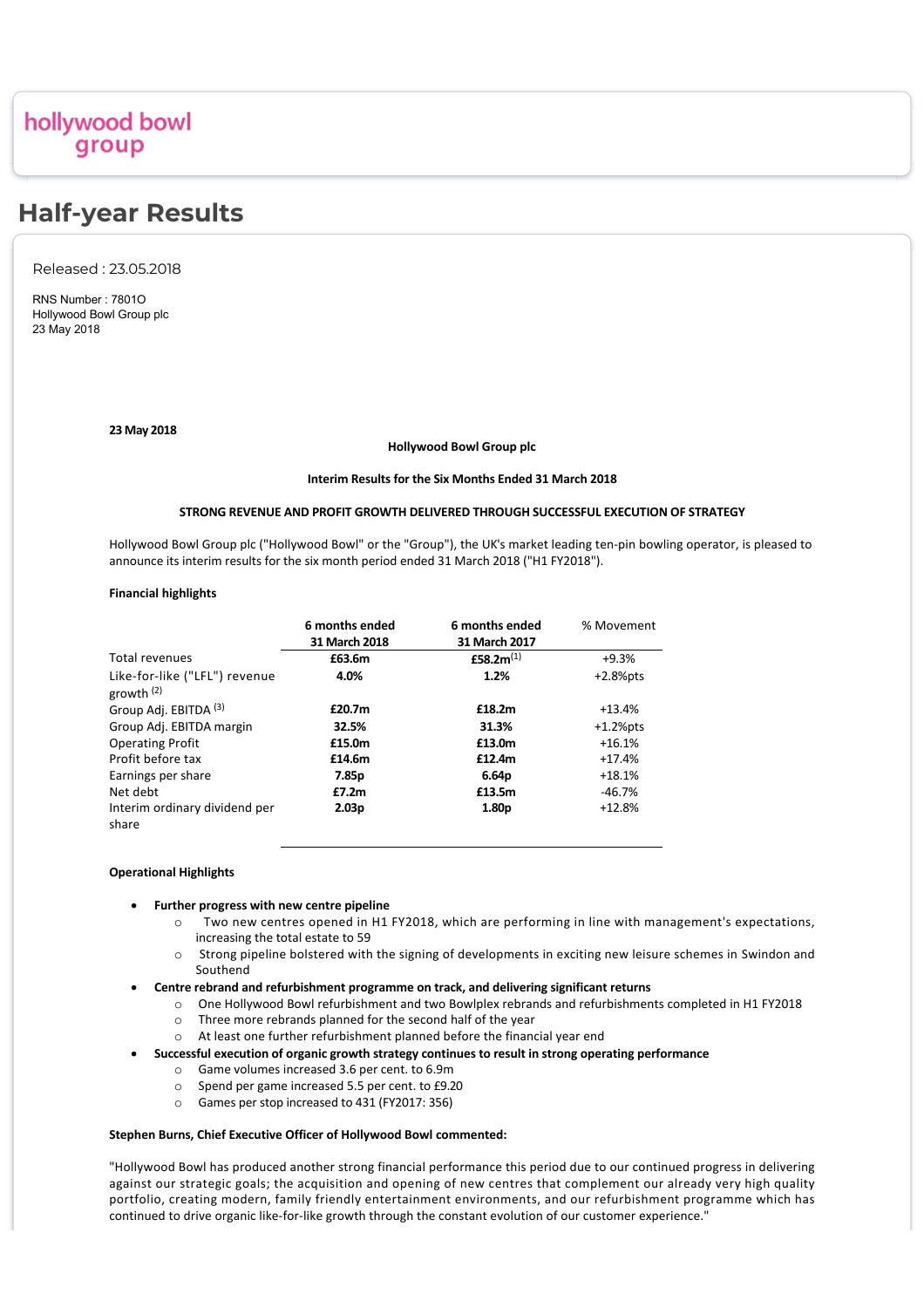"This customer focus, combined with our disciplined capital and cost management, gives us confidence in delivering another year of progress, and reporting results in line with Board expectations."

- 1 During FY2017, Management conducted a review of the Group's key contracts and revenue recognition policies; as a result of this process, and IFRS 15 adoption on 1 October 2018, Management identified that certain transactions have been recognised as revenue and cost of sales in previous periods, when it is more appropriate to recognise the amounts net. Accordingly these revenues and costs of sales have been netted off in the statement of comprehensive income for the year ended 30 September 2017 ("FY2017") and the six month period to 31 March 2017 ("H1 FY2017").
- LFL revenue is defined as total revenue excluding any new centre openings from the current financial year until they are LFL (H1 FY2018: £3.1m) and is used as a key measure of constant centre growth.
- 3 Group adjusted EBITDA (earnings before interest, tax, depreciation and amortisation) reflects the underlying trade of the overall business and excludes any one‐off benefits (VAT rebates for prior years and dilapidations release), and costs (expenses related to a review of a strategic acquisition which was not pursued and IPO related expenses). It is management's view that these are non‐recurring costs. The reconciliation to operating profit is set out in the Finance Review section of this announcement.

# **Enquiries:**

# **Hollywood Bowl Group**

Steve Burns, Chief Executive Officer Laurence Keen, Chief Financial Officer Mat Hart, Commercial Director

via Tulchan Communications

# **Tulchan Communications**

James Macey White Elizabeth Snow Roger Tejwani

+44 (0) 207 353 4200

### **Notes to Editors:**

Hollywood Bowl Group is the UK's largest ten-pin bowling operator, with a portfolio of 59 centres operating across the UK under the Hollywood Bowl, AMF and Bowlplex brands. The Group specialises in operating large, high quality bowling centres, predominantly located in out of town multi-use leisure parks (typically co-located with cinema and casual dining sites) and large retail parks. The centres are designed to offer a complete family entertainment experience with each centre offering at least 12 bowling lanes, on‐site dining, licensed bars, and state‐of‐the‐art family games arcades.

# **CHIEF EXECUTIVE REVIEW**

Hollywood Bowl produced another strong financial performance in the first six months of the year. Revenues increased 9.3 per cent. to £63.6m driven by a combination of LFL sales growth from the core estate, contributions from the new centre openings and the positive impact of our refurbishment and rebrand programme.

We have made solid progress with our refurbishment and rebrand programme and continue to see very encouraging returns from completed sites. We successfully invested £0.7m rebranding two of the four remaining Bowlplex centres into Hollywood Bowl centres, with plans in place to rebrand the final two Bowlplex centres and one AMF centre in the second half of the year. Our ongoing refurbishment cycle is also progressing well with a £0.3m investment in the Hollywood Bowl in Bradford completed in the first half, and at least one further refurbishment scheduled for the second half of the year.

Group adjusted EBITDA grew by £2.5m to £20.7m, up 13.4 per cent. (H1 FY2017: £18.2m). Average centre EBITDA growth was ahead of revenue growth, increasing by 6.4 per cent. on a LFL basis demonstrating the operational leverage inherent within our business model. In the first half of the year the business generated strong free cash flows, before the payment of the FY2017 final ordinary dividend and special dividend, of £11.0m. The continued positive trading performance has further strengthened the balance sheet with net debt reduced to £7.2m (H1 FY2017: £13.5m).

In light of this strong performance, and the Board's confidence in the Group's future cash flows, the Board has declared an interim dividend of 2.03 pence per share, up 12.8 per cent. (H1 FY 2017 1.80p).

### **Growth strategy**

Our growth strategy remains unchanged and we are pleased with the progress we have made during the period. Our new centre opening programme is on track and we continue to grow like-for-like revenue through the continual improvement of the existing estate and our refurbishment and rebrand programme which continues to deliver very pleasing returns.

# **Development of our property portfolio**

We successfully rebranded two Bowlplex centres (Birmingham Broadway and Dunfermline) in the first half of the year, and are currently on track to rebrand the final two Bowlplex centres (Bristol and Branksome) in the second half of the year. The newly rebranded and refurbished Bowlplex centres continue to deliver excellent returns on investment, with the nine centres already completed showing an aggregated return of 60.2 per cent.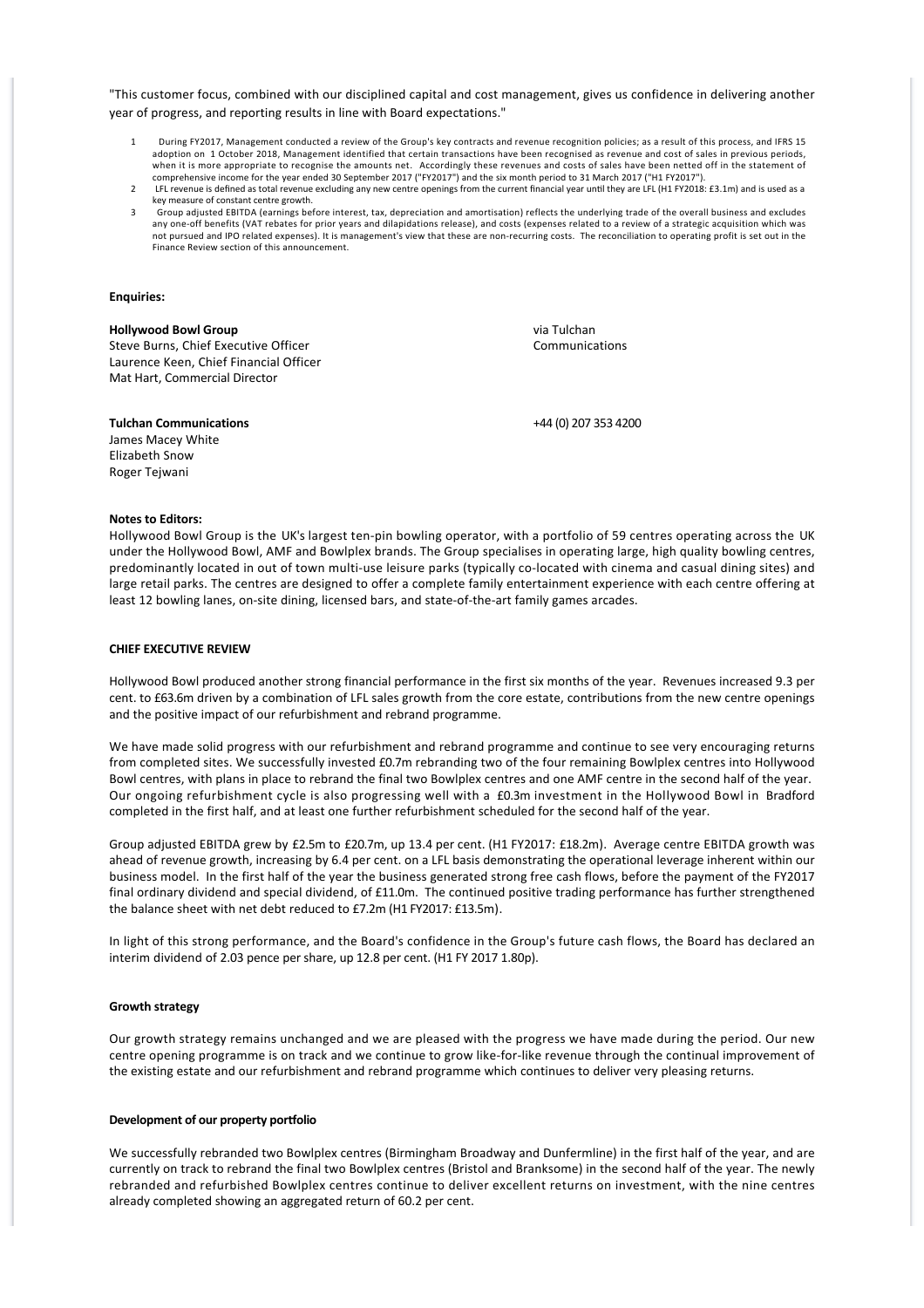The refurbishment plan for the Hollywood and AMF estate is also on track, with Bradford completed during the period and, with at least one further Hollywood Bowl refurbishment and one AMF rebrand planned before the end of the financial year, we are confident of completing the guided seven to ten refurbishments/rebrands by the end of FY2018. The average return on investment from the most recent 11 refurbishments / rebrands is 55.4 per cent.

During H1 FY2018 we opened two new prime location centres. Both centres are located on leisure parks, co-located with a high performing cinema and casual dining offerings. The first was Hollywood Bowl Dagenham, a centre previously operated by Namco Funscape which was acquired as part of a redevelopment plan led by the landlord. This centre reopened in October 2017, has been well received by the local market and is trading in line with our expectations. The second centre was Hollywood Bowl Yeovil which was also acquired from the landlord and, following a total investment of £0.9m (£0.6m net of landlord contribution), opened its doors in March 2018. This centre has had a very solid first few weeks of trading, and we are confident it will perform in line with management expectations.

Our new openings pipeline has been further strengthened with centres signed for development in exciting new leisure schemes in Swindon and Southend, securing the pipeline for the next three years. We remain confident in our ability to continue to deliver on our plan of an average of two new openings a year.

# **Like‐for‐like growth**

LFL sales grew 4.0 per cent. during the first half of the financial year, with all revenue streams showing sales growth on the comparative period last year.

Total spend per game grew by 5.5 per cent. in the period, up from £8.72 in H1 FY2017 to £9.20 in H1 FY2018. The impact of the dynamic pricing initiative, rolled out in August 2017, gave us the ability to continue to grow yield whilst retaining our competitive headline price. The Group remains the lowest priced of all the branded bowling operators, offering customers a great value for money leisure experience. Amusement spend per game also showed solid growth during the period, up 2.2 per cent. on the prior period, driven by the continued roll out of our play for prizes offering, new payment initiatives and the rolling refresh of the arcade product.

Following the refinements made to the Hollywood Diner menu, the roll out to all centres is progressing well, with 47 of the estate now benefiting from the new offering. The remainder of the estate will receive the new menu and required kitchen enhancements by the end of the current financial year.

# **Initiatives and Innovation**

Following a successful trial of 'Pins on Strings' in three of our centres, we installed the new look pinsetter into the new opening in Yeovil and plan to install this into three other centres by the end of the current financial year. Early results have been encouraging, with saving in payroll, utilities and parts combining to deliver a 30.1 per cent. EBITDA return on investment. The outputs of the enlarged trial will enable further testing with regard to the longevity and reliability of the machines, and will allow us to gather more customer feedback, helping inform the longer‐term strategy.

We have continued to grow our games per stop (GPS) in the rest of our estate, from 356 in September 2017 to 431 (414 excluding Pins on Strings centres) as at March 2018, with some centres in excess of 800. This is testament to the focus, training and investment that we put into our back of house processes.

Trials on payment options on both the lanes, and in the amusement areas have yielded positive results. All centres will benefit from the 'I serve' technology, enabling faster ordering and payment at the lanes with the roll out expected to be complete by the end of FY2018. This new technology will assist our sales focused operators in driving spend per game whilst delivering a higher level of service to our customers.

# **Focus on People**

Our people are key to our success, and it is important that we maintain the culture and environment for our team to develop rewarding careers. I would like to acknowledge the fantastic efforts our team have put into delivering these results. I was delighted that at our Centre Manager conference in October 2017, we were able to recognise the outstanding performances of so many of our leaders. We are committed to the investment in our people who are true creators of positive energy, aiming to deliver a fantastic experience to every customer on every visit.

# **Outlook**

Following the good first half of FY2018, I am confident this momentum will carry into the second half of the year. We will continue to invest in all areas across the business which, coupled with our sustainable organic growth strategy, means the Board is confident in the outlook of the business. We are on track to meet Board expectations for the full year, and I am encouraged by the progress we are making.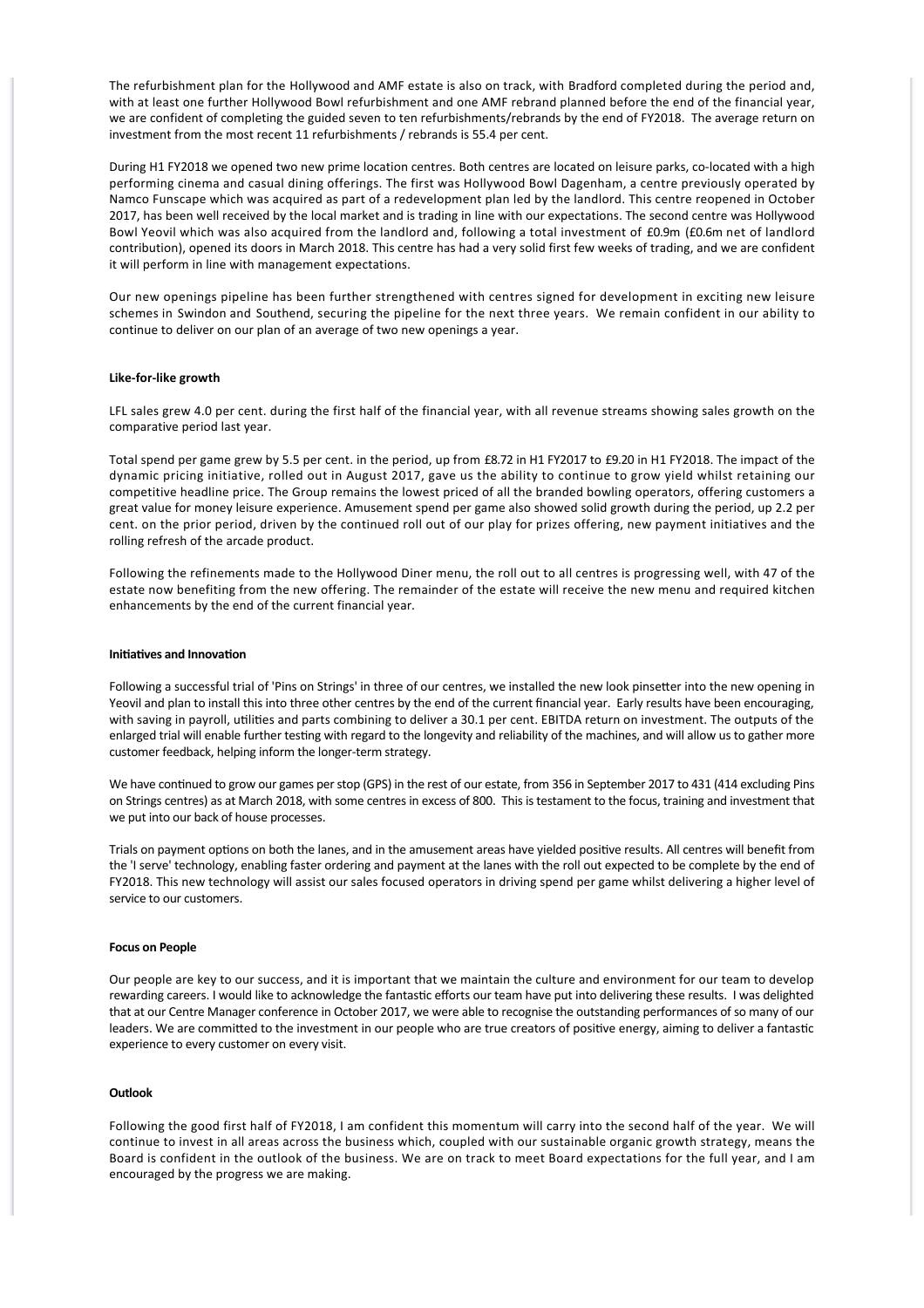# **Stephen Burns Chief Executive Officer** 23 May 2018

# **FINANCE REVIEW**

|                                                   | 31 March<br>2018<br>£'000 | 31 March<br>2017<br>£'000 | % Movement |
|---------------------------------------------------|---------------------------|---------------------------|------------|
| <b>Total number of centres</b>                    | 59                        | 55                        | $+4$       |
| Number of games played                            | 6.9m                      | 6.7 <sub>m</sub>          | $+3.6%$    |
| Revenue <sup>(1)</sup>                            | £63.6m                    | £58.2m                    | $+9.3%$    |
| Gross profit margin                               | 86.3%                     | 86.4%                     | $-0.1%$ pt |
| Group adjusted EBITDA <sup>(2)</sup>              | £20.7m                    | £18.2m                    | $+13.4%$   |
| Group operating profit                            | £15.0m                    | £13.0m                    | $+16.1%$   |
| Net debt                                          | £7.2m                     | £13.5m                    | $-46.7%$   |
| Group adjusted operating cash flow <sup>(3)</sup> | £14.9m                    | £14.1m                    | $+5.4%$    |
| Group expansionary capital<br>expenditure         | £2.8m                     | £2.8m                     |            |

1 During FY2017, Management conducted a review of the Group's key contracts and revenue recognition policies; as a result of this process, and IFRS 15, adoption on 1 October 2018, Management identified that certain transactions have been recognised as revenue and cost of sales in previous periods, when it is more appropriate to recognise the amounts net. Accordingly these revenues and costs of sales have been created of

that these are non-recurring costs.<br>3 Group adjusted operating cash flow is calculated as Group adjusted EBITDA less working capital, taxation and maintenance capital expenditure.

Following a record year in FY2017, we are pleased to have delivered a strong first half set of results, with revenue growth of 9.3 per cent. and Group adjusted EBITDA growth of 13.4 per cent.

This growth has contributed to a £2.0m increase in operating profit to £15.0m, representing an increase of 16.1 per cent. on the same period last year and an improvement of 1.3 percentage points to our operating profit margin at 23.6 per cent driven by like-for -like sale growth and only marginal increases in costs.

# **Growth drivers**

We are extremely proud to have delivered a strong sales performance over the six months to 31 March 2018 and continue to be encouraged by the performance of our refurbished, rebranded and new centres, as well as the growth seen in the core estate.

The continued strength of the Group is reflected in its revenue and profit performance for the first half compared to the same period in the prior year. The total 9.3 per cent. revenue growth has been driven through like-for-like revenues growing at 4.0 per cent. as well as 5.3 per cent. growth from new openings. Group revenue for the first half was £63.6m, up from £58.2m in the previous period $^1$ .

Game volumes grew to 6.9m (3.6 per cent. up on the prior period). Total spend per game grew by 5.5 per cent. as customers continued to spend more across all areas of the business during their visits, and we continued to see benefit from our dynamic pricing initiative, which was rolled out in August 2017.

During the first half, we have continued with our investment strategy with transformational refurbishments in three centres, including two Bowlplex rebrands and refurbishments in Dunfermline and Birmingham. These continue to realise market leading returns on capital employed above our 33 per cent. hurdle rate. We will complete the final two Bowlplex rebrands during the second half of this financial year, as well as undertake at least one further Hollywood Bowl refurbishment and one AMF rebrand.

Like-for-like revenue is defined as total revenue excluding any new centre openings (H1 FY2018: £3.1m) and is used as a key measure of constant centre growth.

### **Gross margin**

Gross profit margin was flat on a like‐for‐like basis, whilst the impact of the new centre sales mix resulted in overall group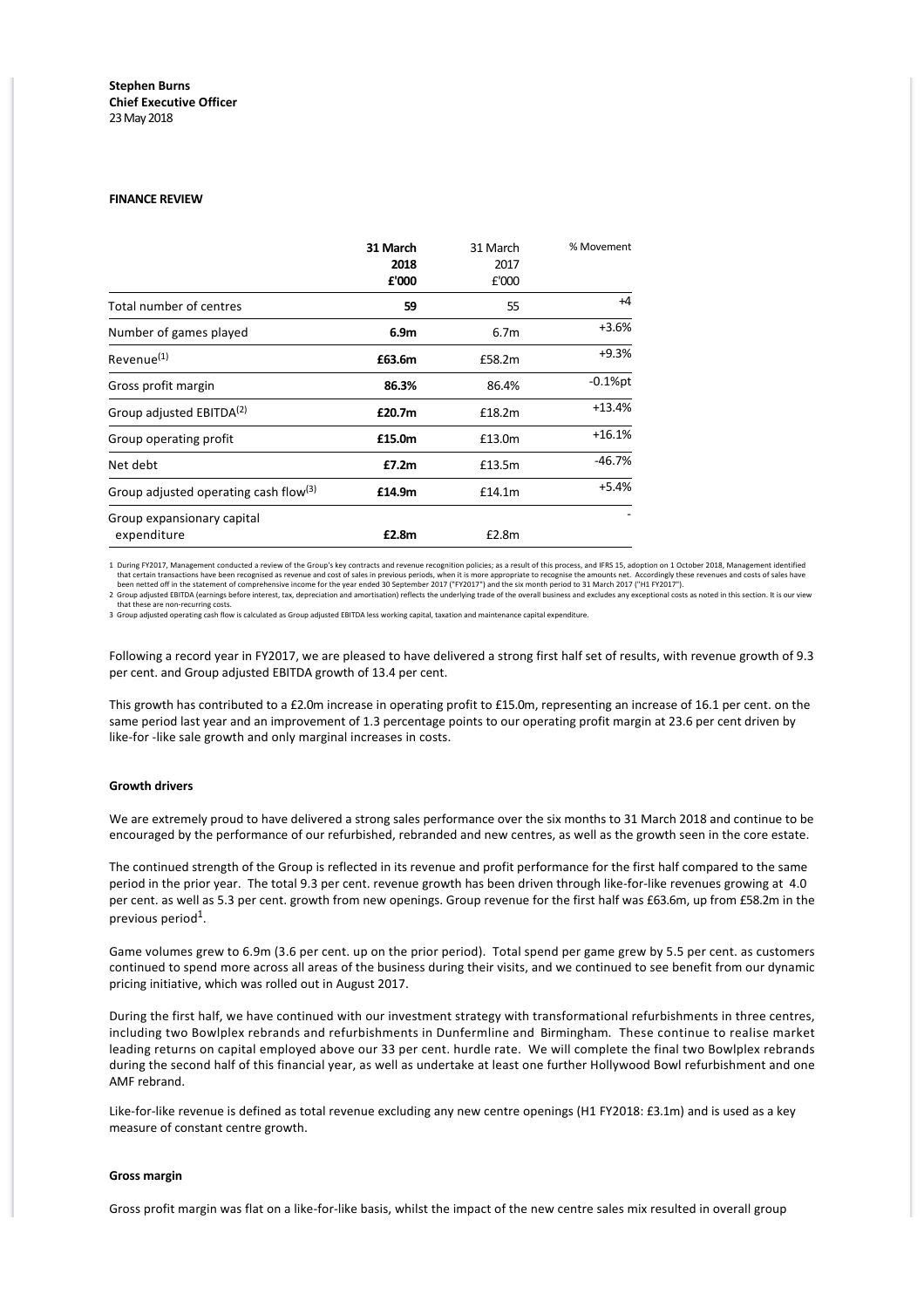gross profit margin declining by 0.1 per cent. to 86.3 per cent. compared to the prior period. Gross profit has increased by 9.1% to £54.9m for the period to 31 March 2018.

# **Administrative expenses**

Administrative expenses were £39.9m, up 6.7 per cent. on the corresponding period in the prior year.

The majority of this increase is split between new centres at £1.8m, depreciation of £0.4m, while constant centre costs increased by only £0.4m. The largest cost within administration expenses is property costs, of which rent accounts for £7.0m. Total property costs increased by £0.9m due to an increase in the number of centres we operate which accounted for £0.8m, as well as a small increase of £0.1m (0.7 per cent.) in constant centres. Total centre employee costs were £11.7m for the six month period to 31 March 2018, an increase of £1.1m on an overall group basis on the same period in the prior year. On a constant centre basis, the increase was just over £0.3m (2.8 per cent.), driven by the increase in national minimum and living wage, as well as other cost associated with wage inflation.

Corporate costs decreased slightly from £5.2m to £5.1m. This was largely due to reduced costs in relation to professional fees on rent reviews and lease re‐gears, as well as lower central marketing costs versus the prior period. As a percentage of total sales, total corporate costs represented 8.0 per cent. in H1 FY2018, against 9.0 per cent. in H1 FY2017.

### **Group adjusted EBITDA**

Group adjusted EBITDA increased by 13.4 per cent. during the period mainly due to the LFL revenue growth in the core estate through refurbishments and continued spend on maintenance capital, as well as the performance of the five new centres opened since March 2017.

Constant centre EBITDA continued to grow, and increased by 6.4 per cent. compared to the prior period. Depreciation increased to £5.3m in the first half, largely as a result of the new centres. As a percentage of total sales, depreciation represented 8.3 per cent. in H1 FY2018, against 8.4 per cent. in H1 FY2017.

|                             | 31 March | 31 March |
|-----------------------------|----------|----------|
|                             | 2018     | 2017     |
|                             | £'000    | £'000    |
| Operating profit            | 15,044   | 12,957   |
| Depreciation                | 5,304    | 4,866    |
| Amortisation                | 258      | 265      |
| Loss on property, plant and |          |          |
| equipment and software      | 53       | 15       |
| <b>EBITDA</b>               | 20,659   | 18,103   |
| <b>Exceptional items</b>    |          | 111      |
| <b>Adjusted EBITDA</b>      | 20,659   | 18,214   |

Management use EBITDA adjusted for exceptional items (Group adjusted EBITDA) as a key performance measure of the business.

# **Finance costs**

Finance costs decreased from £0.6m to £0.5m as a result of margin reductions in line with the bank quarterly covenant tests. The Group currently has gross debt of £29.2m with the next debt repayment of £0.7m due in June 2018. The Group also has an undrawn revolving credit facility of £5.0m and capital expenditure facility of £5.0m.

# **Taxation**

The Group has incurred a tax charge of £2.8m for the first half compared to £2.4m in the comparable period in the prior year.

# **Earnings**

Profit before tax for the year was £14.6m which was higher than the comparable period in the prior year by £2.2m as a result of the factors discussed above.

The Group delivered an increased profit after tax of £11.8m (H1 FY2017: £9.9m) and basic and adjusted earnings per share was 7.85 pence (H1 FY2017: 6.64 pence).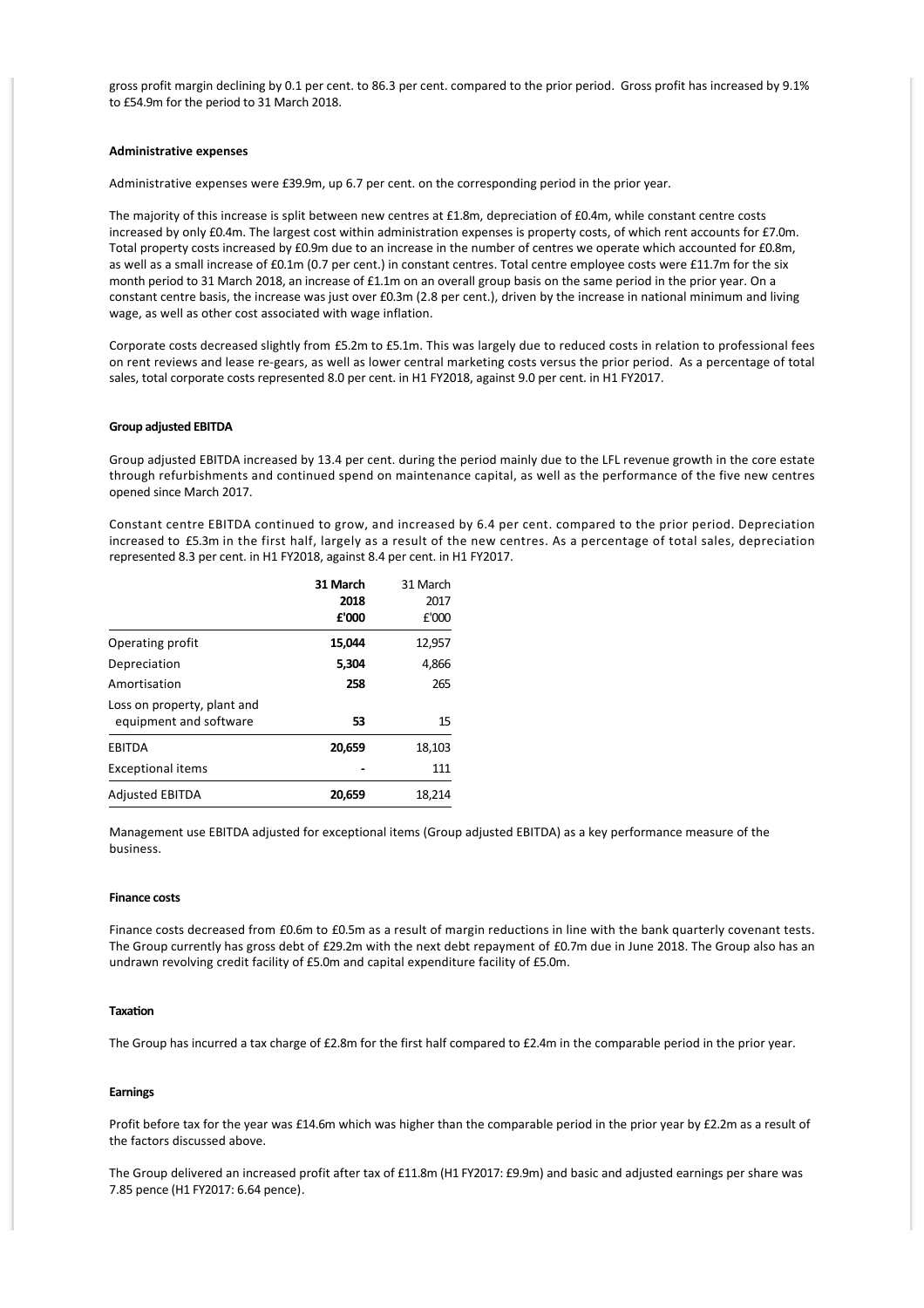### **Dividend**

The Directors have declared an interim dividend of 2.03 pence per share. The ex‐dividend date is 14 June 2018, with a record date of 15 June 2018 and payment date of 10 July 2018.

The Group operates a highly cash generative business model which, combined with lower net capital expenditure on new sites and post all refurbishment spend, still leaves the Group in a strong financial position which will allow the Board to continue to execute on its capital allocation priorities.

# **Cash flows and Net Debt**

Group adjusted operating cash flow was £14.9m, with growth of £0.8m delivered through an increase in Group adjusted EBITDA of £2.5m offset by a small movement in working capital and higher corporation tax paid in the first half due to higher profits in the year to 30 September 2017 against the prior year.

|                                                 | 31 March  | 31 March |
|-------------------------------------------------|-----------|----------|
|                                                 | 2018      | 2017     |
|                                                 | £'000     | £'000    |
| Group Adjusted EBITDA                           | 20,659    | 18,214   |
| Movement in working capital                     | (238)     | 955      |
| Maintenance capital expenditure <sup>1</sup>    | (3, 104)  | (4, 104) |
| Taxation                                        | (2,463)   | (976)    |
| Adjusted Operating cash flow (OCF) <sup>2</sup> | 14,854    | 14,089   |
| <b>Adjusted OCF Conversion</b>                  | 71.9%     | 77.4%    |
| Expansionary capital expenditure                | (2,820)   | (2,802)  |
| <b>Exceptional items</b>                        |           | (3,223)  |
| Net Interest paid                               | (228)     | (459)    |
| Cash flows from financing activities            | (750)     |          |
| Dividends paid                                  | (10, 920) | (285)    |
| <b>Net Cash flow</b>                            | 136       | 7,320    |

1 In this table, maintenance capital expenditure includes amusements capital and amusement disposal proceeds.

2 Adjusted operating cash flow is calculated as Group adjusted EBITDA less working capital and maintenance capital expenditure. This represents a good measure for the cash generated by the business after taking into account all necessary maintenance capital expenditure to ensure the routine running of the business. This excludes one‐off exceptional items and net interest paid.

Strong cash generation in the past twelve months has resulted in a decrease in net debt to £7.2m.

### **Capital expenditure**

Total capital expenditure was down 14.2 per cent. in the corresponding period in the prior year, to £5.9m. This decrease was driven, in the main, by the lower spend on new centres. The two new centres this year were both previously trading centres which were obtained at nil cost, with all spend going into the refurbishment and rebrands (£0.9m). Both units also attracted landlord contributions: Yeovil a £0.3m capital contribution; whilst Dagenham was in the form of a 12 month rent free for an equivalent amount. We continued on our refurbishment and rebrand programme, and expenditure increased by £1.0m in this half, compared with H1 FY2017, to £1.9m, due to timing.

# **Brexit**

Although we do not consider Brexit to be a principal risk for the business, we continue to follow developments and consider possible implications for Hollywood Bowl. As a UK focused business, we have low exposure to currency movements, our supply chain is mostly UK based and the proportion of our people who are non-British EU is low.

# **Going Concern**

As stated in note 2 to the Interim Financial Statements, the Directors are satisfied that the Group has sufficient resources to continue in operation for the foreseeable future, a period of at least 12 months from the date of this report. Therefore, they continue to adopt the going concern basis in preparing the financial statements.

**Laurence Keen Chief Financial Officer**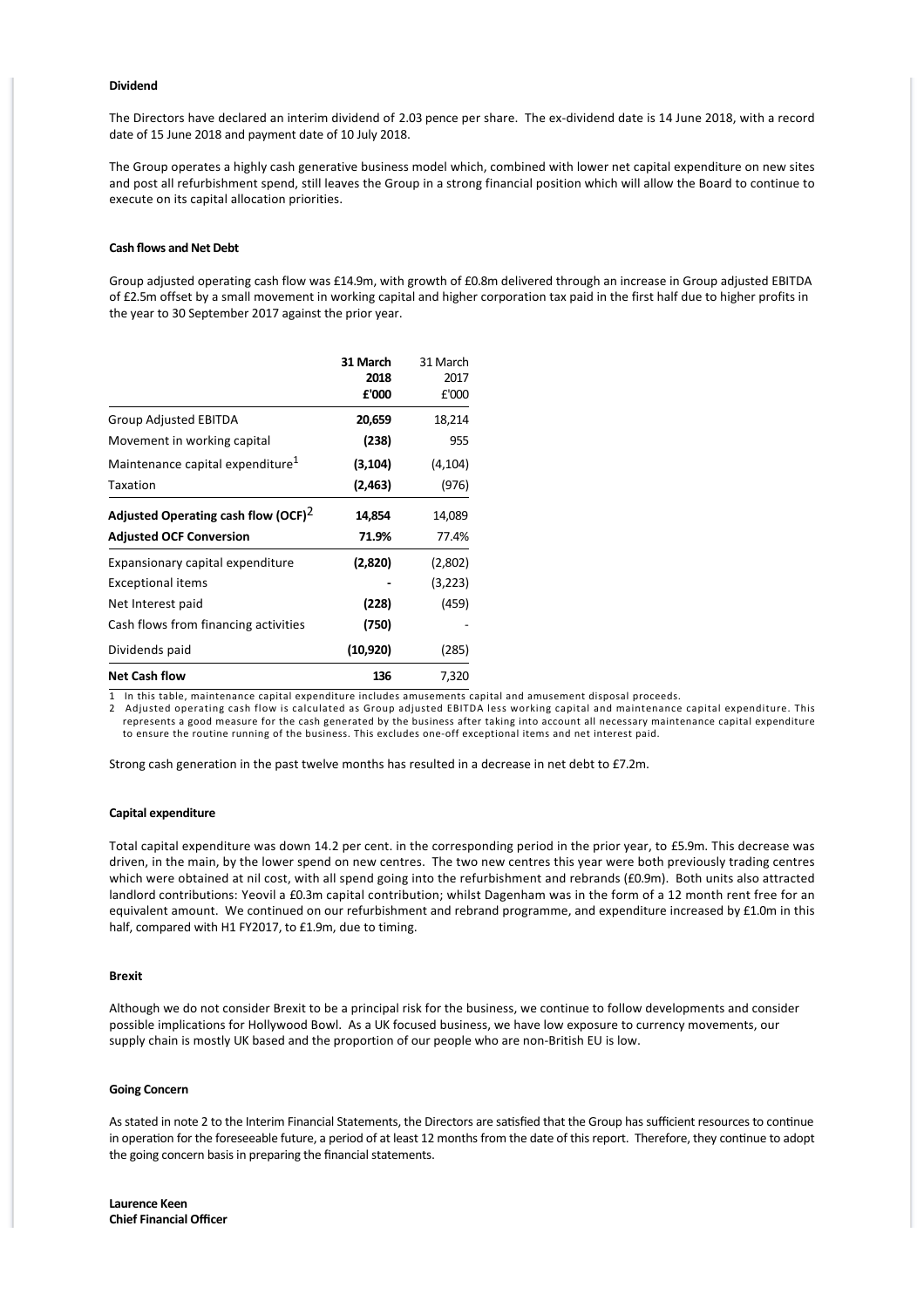# **Condensed Consolidated Statement of Comprehensive Income For the six months ended 31 March 2018**

|                                                                                                            | <b>Note</b> | <b>Six months</b><br>ended 31<br><b>March 2018</b><br><b>Unaudited</b><br>£'000 | <b>Restated</b><br><b>Six months</b><br>ended 31<br><b>March 2017</b><br><b>Unaudited</b><br>£'000 | Year ended<br>30 September<br>2017<br><b>Audited</b><br>£'000 |
|------------------------------------------------------------------------------------------------------------|-------------|---------------------------------------------------------------------------------|----------------------------------------------------------------------------------------------------|---------------------------------------------------------------|
| Revenue                                                                                                    |             | 63,638                                                                          | 58,230*                                                                                            | 113,968                                                       |
| Cost of sales                                                                                              |             | (8,717)                                                                         | $(7,892)^*$                                                                                        | (15, 349)                                                     |
| <b>Gross profit</b>                                                                                        |             | 54,921                                                                          | 50,338                                                                                             | 98,619                                                        |
| Administrative expenses                                                                                    |             | (39, 877)                                                                       | (37, 462)                                                                                          | (76, 498)                                                     |
| Other income                                                                                               |             |                                                                                 | 81                                                                                                 | 80                                                            |
| <b>Operating profit</b>                                                                                    |             | 15,044                                                                          | 12,957                                                                                             | 22,201                                                        |
| Underlying operating profit                                                                                |             | 15,044                                                                          | 13,068                                                                                             | 22,204                                                        |
| <b>Exceptional items</b>                                                                                   | 4           |                                                                                 | (111)                                                                                              | (3)                                                           |
|                                                                                                            |             |                                                                                 |                                                                                                    |                                                               |
| Finance income                                                                                             |             | 10                                                                              | 3                                                                                                  | 12                                                            |
| Finance expenses<br>Movement in derivative financial<br>instrument                                         |             | (492)                                                                           | (583)                                                                                              | (1, 158)                                                      |
| Movement in derivative                                                                                     |             |                                                                                 |                                                                                                    |                                                               |
| financial instruments                                                                                      |             |                                                                                 | 31                                                                                                 | 55                                                            |
| Profit before tax                                                                                          |             | 14,562                                                                          | 12,408                                                                                             | 21,110                                                        |
| Tax expense                                                                                                | 6           | (2,792)                                                                         | (2, 441)                                                                                           | (2,848)                                                       |
| Profit for the year attributable to<br>equity shareholders<br>Other comprehensive income for the<br>period |             | 11,770                                                                          | 9,967                                                                                              | 18,262                                                        |
| Total comprehensive income<br>attributable to equity shareholders                                          |             | 11,770                                                                          | 9,967                                                                                              | 18,262                                                        |
| Earnings per share (based on                                                                               |             |                                                                                 |                                                                                                    |                                                               |
| weighted average number of shares)                                                                         | 5           | Pence                                                                           | Pence                                                                                              | Pence                                                         |
| Basic                                                                                                      |             | 7.85                                                                            | 6.64                                                                                               | 12.17                                                         |
| <b>Diluted</b><br>Adjusted earnings per share (based<br>on weighted average number of                      |             | 7.83                                                                            | 6.64                                                                                               | 12.17                                                         |
| shares)<br>Basic                                                                                           | 5           |                                                                                 |                                                                                                    |                                                               |
| <b>Diluted</b>                                                                                             |             | 7.85<br>7.83                                                                    | 6.73<br>6.73                                                                                       | 12.17<br>12.16                                                |
| Weighted average number of shares<br>in issue for period (number)                                          |             | 150,252,883                                                                     | 150,016,654                                                                                        | 150, 104, 367                                                 |

\* Additional information on the restatement is available in note 2.

| <b>Six months</b> | <b>Six months</b> | Year ended     |
|-------------------|-------------------|----------------|
| ended 31          | ended 31          | 30 September   |
| <b>March 2018</b> | <b>March 2017</b> | 2017           |
| <b>Unaudited</b>  | <b>Unaudited</b>  | <b>Audited</b> |
| £'000             | £'000             | £'000          |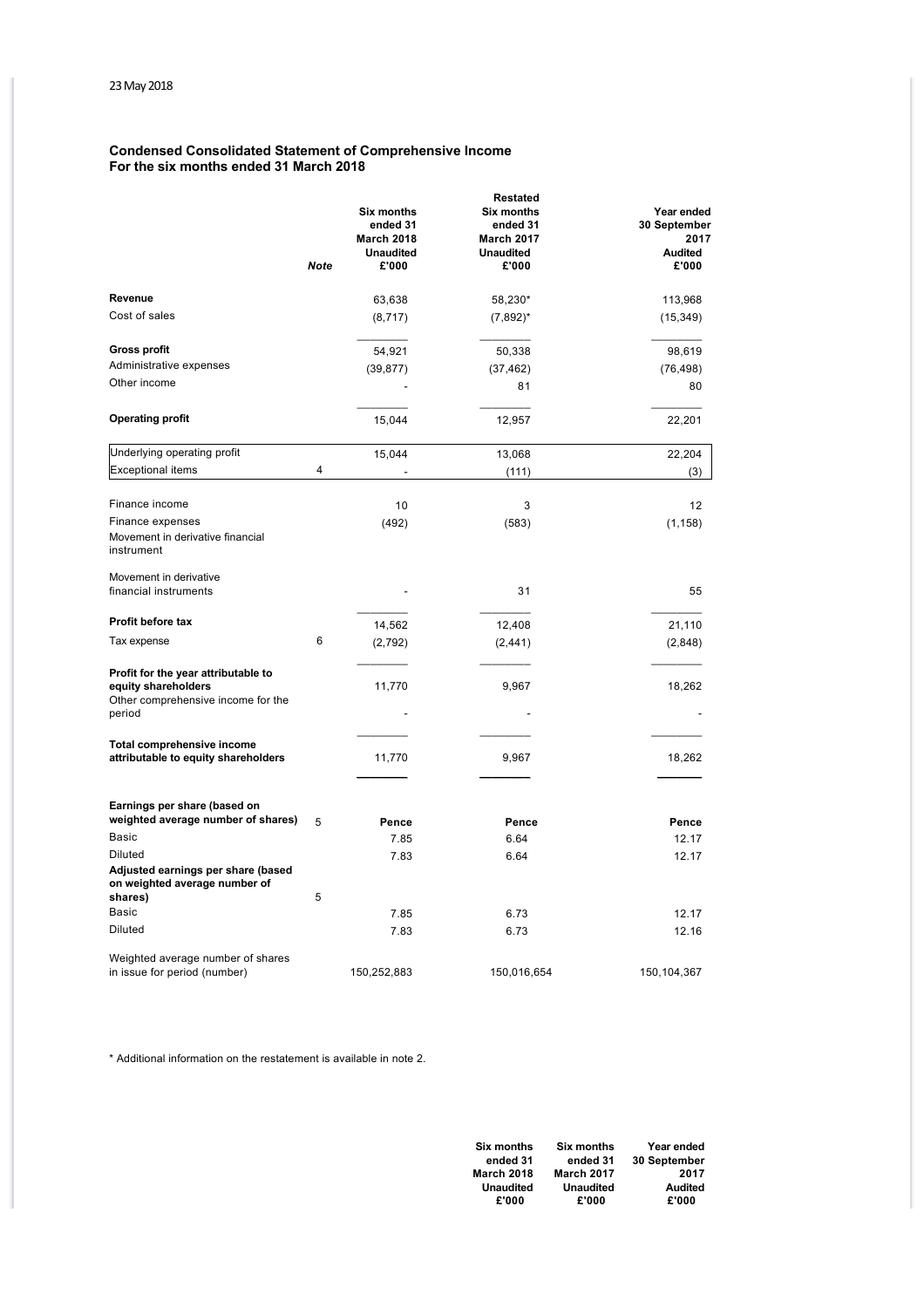| Reconciliation of operating profit to<br><b>Group Adjusted EBITDA</b> |      |        |        |        |
|-----------------------------------------------------------------------|------|--------|--------|--------|
| Operating profit                                                      |      | 15.044 | 12,957 | 22,201 |
| Depreciation of property, plant and<br>equipment                      | 7    | 5.304  | 4,866  | 9,990  |
| Amortisation of intangible assets                                     | 8    | 258    | 265    | 540    |
| <b>Exceptional items</b>                                              | 4    |        | 111    | 3      |
| Loss on disposal of property, plant<br>and equipment and software     | 7, 8 | 53     | 15     | 640    |
| <b>Group Adjusted EBITDA</b>                                          |      | 20,659 | 18.214 | 33,374 |
|                                                                       |      |        |        |        |

Group Adjusted EBITDA is a non-GAAP metric used by management and is not an IFRS disclosure.

# **Condensed Consolidated Statement of Financial Position As at 31 March 2018**

|                                            | <b>Note</b> | 31 March<br>2018<br><b>Unaudited</b><br>£'000 | 31 March<br>2017<br><b>Unaudited</b><br>£'000 | 30 September<br>2017<br>Audited<br>£'000 |
|--------------------------------------------|-------------|-----------------------------------------------|-----------------------------------------------|------------------------------------------|
| <b>ASSETS</b>                              |             |                                               |                                               |                                          |
| <b>Non-current assets</b>                  |             |                                               |                                               |                                          |
| Property, plant and equipment              | 7           | 41,903                                        | 38,599                                        | 39,709                                   |
| Intangible assets                          | 8           | 78,770                                        | 79,048                                        | 78,867                                   |
|                                            |             |                                               |                                               |                                          |
|                                            |             | 120,673                                       | 117,647                                       | 118,576                                  |
| <b>Current assets</b>                      |             |                                               |                                               |                                          |
| Cash and cash equivalents                  |             | 22,030                                        | 16,544                                        | 21,894                                   |
| Trade and other receivables                |             | 6,579                                         | 6,162                                         | 7,144                                    |
| Inventories                                |             | 1,352                                         | 1,212                                         | 1,189                                    |
|                                            |             | 29,961                                        | 23,918                                        | 30,227                                   |
| <b>Total assets</b>                        |             | 150,634                                       | 141,565                                       | 148,803                                  |
| <b>LIABILITIES</b>                         |             |                                               |                                               |                                          |
| <b>Current liabilities</b>                 |             |                                               |                                               |                                          |
| Trade and other payables                   |             | 16,390                                        | 13,510                                        | 16,857                                   |
| Loans and borrowings                       | 10          | 1,380                                         | 630                                           | 1,380                                    |
| Corporation tax payable                    |             | 2,975                                         | 2,440                                         | 2,461                                    |
|                                            |             | 20,745                                        | 16,580                                        | 20,698                                   |
| <b>Non-current liabilities</b>             |             |                                               |                                               |                                          |
| Other payables                             |             | 7,837                                         | 6,129                                         | 6,145                                    |
| Loans & borrowings                         | 10          | 27,453                                        | 28,833                                        | 28,143                                   |
| Deferred tax liabilities                   |             | 560                                           | 2,289                                         | 746                                      |
| Accruals and provisions                    | 11          | 3,283                                         | 3,665                                         | 3,308                                    |
| Derivative financial instruments           |             |                                               | 24                                            |                                          |
|                                            |             | 39,133                                        | 40,940                                        | 38,342                                   |
| <b>Total liabilities</b>                   |             | 59,878                                        | 57,520                                        | 59,040                                   |
| <b>NET ASSETS</b>                          |             | 90,756                                        | 84,045                                        | 89,763                                   |
| <b>Equity attributable to shareholders</b> |             |                                               |                                               |                                          |
| Share capital                              |             | 1,500                                         | 1,500                                         | 1,500                                    |
| Merger reserve                             |             | (49, 897)                                     | (49, 897)                                     | (49, 897)                                |
| Retained earnings                          |             | 139,153                                       | 132,442                                       | 138,160                                  |
| <b>TOTAL EQUITY</b>                        |             | 90,756                                        | 84,045                                        | 89,763                                   |
|                                            |             |                                               |                                               |                                          |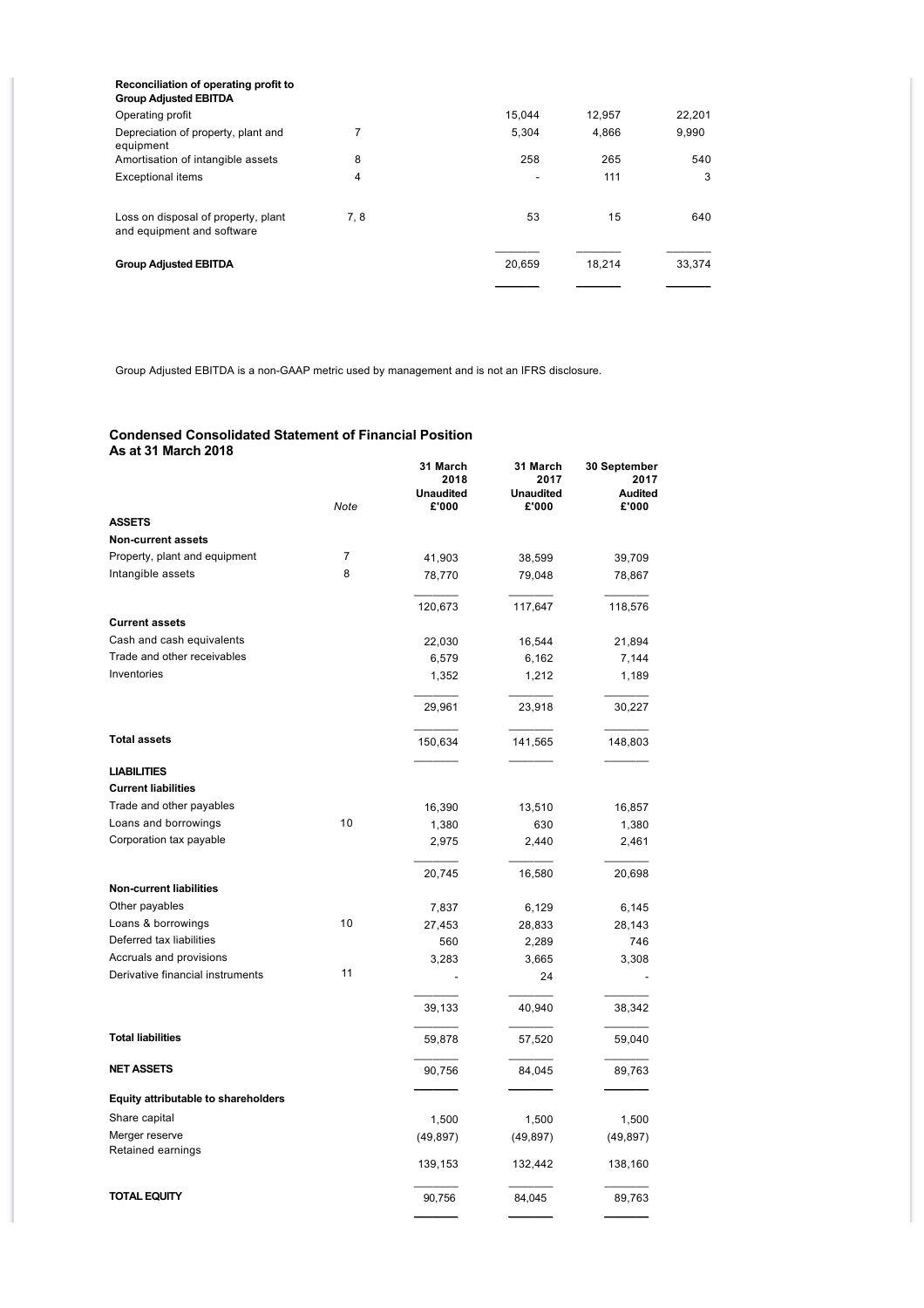# **Condensed Consolidated Statement of Changes in Equity For the six months ended 31 March 2018**

|                                          | <b>Share</b><br>capital<br>£'000 | <b>Share</b><br>premium<br>£'000 | Merger<br>reserve<br>£'000 | Capital<br>redemption<br>reserve<br>£'000 | <b>Retained</b><br>earnings<br>£'000 | <b>Total</b><br>£'000 |
|------------------------------------------|----------------------------------|----------------------------------|----------------------------|-------------------------------------------|--------------------------------------|-----------------------|
| Equity at 30 September 2016 (audited)    | 71,512                           | 51,832                           | (49, 897)                  | 99                                        | 817                                  | 74,363                |
| Share capital re-organisation            | (70, 012)                        | (51, 832)                        |                            | (99)                                      | 121,943                              |                       |
| Dividends paid (Note 9)                  |                                  |                                  |                            |                                           | (285)                                | (285)                 |
| Profit for the period                    |                                  |                                  |                            |                                           | 9,967                                | 9,967                 |
| Equity at 31 March 2017 (unaudited)      | 1,500                            |                                  | (49, 897)                  |                                           | 132,442                              | 84,045                |
| Dividends paid (Note 9)                  |                                  |                                  |                            |                                           | (2,700)                              | (2,700)               |
| Share based payments (Note 12)           |                                  |                                  |                            |                                           | 123                                  | 123                   |
| Profit for the period                    |                                  |                                  |                            |                                           | 8,295                                | 8,295                 |
| Equity as at 30 September 2017 (audited) | 1,500                            |                                  | (49, 897)                  | ٠                                         | 138,160                              | 89,763                |
| Dividends paid (Note 9)                  |                                  |                                  |                            | $\overline{a}$                            | (10, 920)                            | (10, 920)             |
| Share based payments (Note 12)           |                                  |                                  |                            | ۰                                         | 143                                  | 143                   |
| Profit for the period                    |                                  |                                  |                            |                                           | 11,770                               | 11,770                |
| Equity as at 31 March 2018 (unaudited)   | 1,500                            |                                  | (49, 897)                  |                                           | 139,153                              | 90,756                |

# **Condensed Consolidated Statement of Cash Flows For the six months ended 31 March 2018**

| JIA IIIVIIIIJ                                        |                                                                                 |                                                                          | Year                                                    |
|------------------------------------------------------|---------------------------------------------------------------------------------|--------------------------------------------------------------------------|---------------------------------------------------------|
|                                                      | <b>Six months</b><br>ended 31<br><b>March 2018</b><br><b>Unaudited</b><br>£'000 | Six months<br>ended 31<br><b>March 2017</b><br><b>Unaudited</b><br>£'000 | ended<br>30September<br>2017<br><b>Audited</b><br>£'000 |
| Cash flows from operating activities                 |                                                                                 |                                                                          |                                                         |
| Profit before tax                                    | 14,562                                                                          | 12,408                                                                   | 21,110                                                  |
| <b>Adjusted by:</b>                                  |                                                                                 |                                                                          |                                                         |
| Depreciation and impairment                          | 5,304                                                                           | 4,866                                                                    | 9,990                                                   |
| Amortisation of intangible assets                    | 258                                                                             | 265                                                                      | 540                                                     |
| Net interest expense                                 | 481                                                                             | 580                                                                      | 1,145                                                   |
| Loss on disposal of property, plant<br>and equipment | 53                                                                              | 15                                                                       | 640                                                     |
| Movement on derivative financial instrument          |                                                                                 | (31)                                                                     | (55)                                                    |
| Share-based payments (Note 12)                       | 143                                                                             |                                                                          | 123                                                     |
| Operating profit before working capital changes      | 20,801                                                                          | 18,103                                                                   | 33,493                                                  |
| Increase in inventories                              | (163)                                                                           | (194)                                                                    | (171)                                                   |
| Decrease in trade and other receivables              | 565                                                                             | 3,472                                                                    | 2,490                                                   |
| Decrease in payables and provisions                  | (783)                                                                           | (5, 435)                                                                 | (3,035)                                                 |
| Cash inflow generated from operations                | 20,420                                                                          | 15,946                                                                   | 32,777                                                  |
| Interest received                                    | 10                                                                              | 3                                                                        | 12                                                      |
| Income tax paid - corporation tax                    | (2, 463)                                                                        | (976)                                                                    | (2,905)                                                 |
| Interest paid                                        | (238)                                                                           | (462)                                                                    | (975)                                                   |
| Net cash inflow from operating activities            | 17,729                                                                          | 14,511                                                                   | 28,909                                                  |
| <b>Investing activities</b>                          |                                                                                 |                                                                          |                                                         |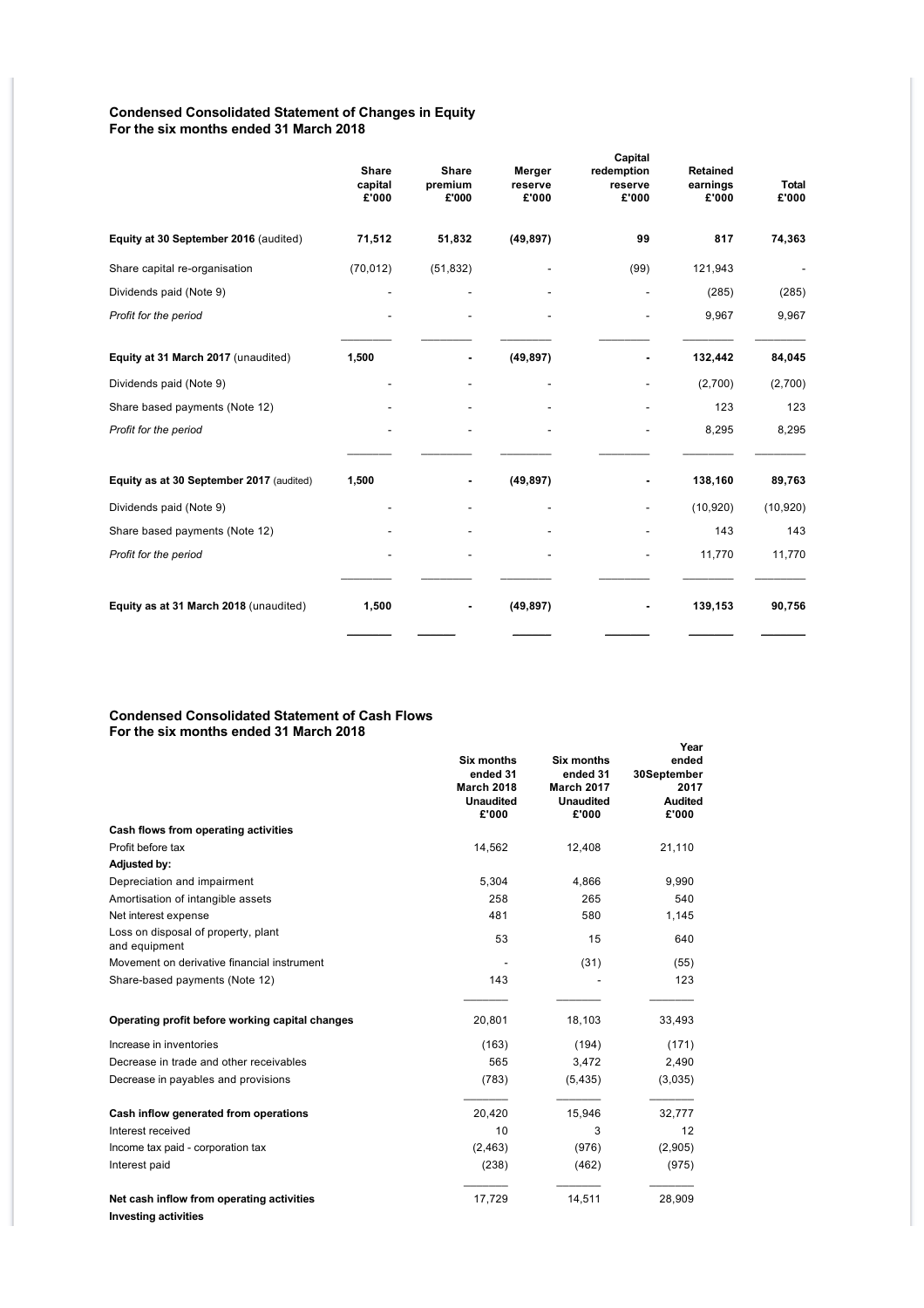| Purchase of property, plant and equipment                | (6,098)   | (6,960) | (13, 551) |
|----------------------------------------------------------|-----------|---------|-----------|
| Purchase of intangible assets                            | (161)     | (85)    | (196)     |
| Sale of assets                                           | 336       | 139     | 493       |
| Net cash used in investing activities                    | (5,923)   | (6,906) | (13, 254) |
| Cash flows from financing activities                     |           |         |           |
| Repayment of bank loan                                   | (750)     |         |           |
| Dividends paid                                           | (10, 920) | (285)   | (2,985)   |
| Net cash flows used in financing activities              | (11, 670) | (285)   | (2,985)   |
| Net change in cash and cash equivalents for the period   | 136       | 7,320   | 12,670    |
| Cash and cash equivalents at the beginning of the period | 21,894    | 9,224   | 9,224     |
| Cash and cash equivalents at the end of the period       | 22,030    | 16,544  | 21,894    |
|                                                          |           |         |           |

# **Notes to the condensed consolidated interim financial statements**

# **1. General information**

The Directors of Hollywood Bowl Group plc (together with its subsidiaries, the "Group" or "HWB Group") present their interim report and the unaudited financial statements for the six months ended 31 March 2018 ('Interim Financial Statements').

HWB Group is incorporated and domiciled in England and Wales, under company registration number 10229630. The registered office of the company is Focus 31, West Wing, Cleveland Road, Hemel Hempstead, HP2 7BW, United Kingdom.

The interim Financial Statements were approved by the Board of Directors on 23 May 2018.

The financial information for the six months ended 31 March 2018 has been reviewed by KPMG, the Company's external auditor. Their report is included within these condensed consolidated interim financial statements.

The Group's last annual audited financial statements for the year ended 30 September 2017 have been prepared in accordance with International Financial Reporting Standards (IFRS) as adopted by the European Union, and these Interim Financial statements should be read in conjunction with them.

The comparative figures for the year ended 30 September 2017 are an abridged version of the Group's last annual financial statements and, together with other financial information contained in these interim results, do not constitute statutory financial statements of the Group as defined in section 434 of the Companies Act 2006. A copy of the statutory accounts for the year ended 30 September 2017 has been delivered to the Registrar of Companies. The external auditor has reported on those accounts: their report was unqualified, did not draw attention to any matters by way of emphasis and did not contain a statement under s498 (2) or (3) of the Companies Act 2006.

### **2. Basis of preparation**

The Interim Financial Statements have been prepared in accordance with IAS 34, 'Interim Financial Reporting' as endorsed by the European Union and the Disclosures and Transparency Rules of the United Kingdom's Financial Conduct Authority. They do not include all of the information required for a complete set of IFRS financial statements. However, selected explanatory notes are included to explain events and transactions that are significant to an understanding of the changes in the Group's financial position and performance since the last financial statements.

The Interim Financial Statements are presented in Pounds Sterling, rounded to the nearest thousand pounds, except where otherwise indicated; and under the historical cost convention as modified through the recognition of financial liabilities at fair value through profit and loss.

The accounting policies adopted in the preparation of the Interim Financial Statements are consistent with those applied in the presentation of the Group's consolidated financial statements for the year ended 30 September 2017. A number of new European Union endorsed standards and amendments to existing standards are effective for periods beginning on or after 1 October 2017. However, none of these have a material, if any, impact on the annual or condensed interim consolidated financial statements of the Group in the year ending 30 September 2018.

The Group's principal activities are that of the operation of ten-pin bowling centres as well as the development of new centres and other associated activities. It is managed as one entity and management have consequently determined that there is only one operating segment. All revenue arises in and all non-current assets are located in the United Kingdom. The Group's operations are not considered to be seasonal or cyclical in nature.

#### *Going concern*

The Directors have, at the time of approving these interim financial statements, a reasonable expectation that the Company and the Group have adequate resources to continue in operational existence for the foreseeable future.

### *Accounting estimates and judgements*

In preparing these interim financial statements, management has made judgements, estimates and assumptions that affect the application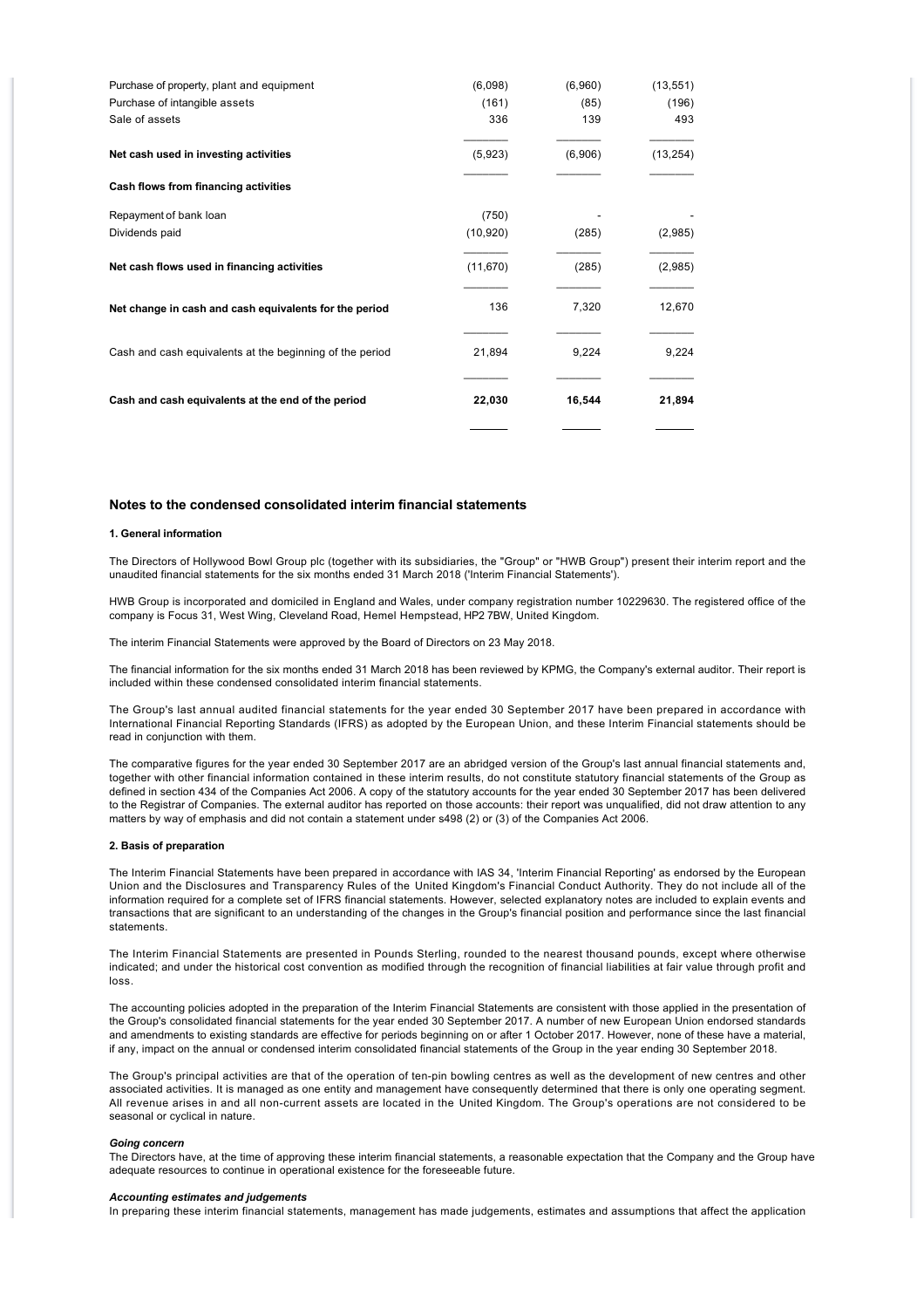of accounting policies and the reported amounts of assets and liabilities, income and expense. Actual results may differ from these estimates.

The significant judgements made by management in applying the Group's accounting policies and the key sources of estimation uncertainty were the same as those applied to the consolidated financial statements as at and for the year ended 30 September 2017.

# *Restatement of the profit and loss account*

Management conducted a review of its key contracts and revenue recognition policies; as a result of this process, and IFRS 15 adoption on 1 October 2018, identified that certain transactions have been recognised as revenue and cost of sales in previous periods, when it is more appropriate to recognise the amounts net.

Accordingly, these revenues and cost of sales have been netted off in the profit and loss account for the period ended 31 March 2017 and year ended 30 September 2017. Further, considering its significant impact on prior period financial statements, they have been restated as below:

It should be noted there is no impact on gross profit, operating profit, profit after tax, net assets or net cash flow.

|                                          | Restated<br>31 March 2017<br>£000 | Original<br>31 March 2017<br>£000 |
|------------------------------------------|-----------------------------------|-----------------------------------|
| Revenue                                  | 58,230                            | 59,289                            |
| Cost of sales                            | (7,892)                           | (8,951)                           |
| Gross profit<br>$\overline{\phantom{a}}$ | 50,338                            | 50,338                            |

#### *Standards issued not yet effective*

At the date of authorisation of this financial information, certain new standards, amendments and interpretations to existing standards applicable to the Group have been published but are not yet effective, and have not been adopted early by the Group. The impact of these standards is not expected to be material. The adoption of IFRS15 will not require any further adjustments.

#### **3. Segmental reporting**

Management consider that the Group consists of a single segment, and operates within the UK. No single customer provides more than 10 per cent. of the Group's revenue.

Within this one operating segment there are multiple revenue streams which consist of the following:

|                |               | Restated      |
|----------------|---------------|---------------|
|                | 31 March 2018 | 31 March 2017 |
|                | £000          | £000          |
| <b>Bowling</b> | 32,254        | 28,812        |
| Food and drink | 18,033        | 16,644        |
| Amusements     | 13,149        | 12,453        |
| Other          | 202           | 321           |
|                | 63,638        | 58,230        |
|                |               |               |

#### **4. Exceptional items**

Exceptional items are disclosed separately in the financial statements where the Directors consider it necessary to do so to provide further understanding of the financial performance of the Group. They are material items or expenses that have been separately disclosed due to the significance of their nature or amount:

|                                                              | Six months<br>ended 31<br><b>March 2018</b><br><b>Unaudited</b><br>£'000 | Six months<br>ended 31<br><b>March 2017</b><br><b>Unaudited</b><br>£'000 | Year ended<br>30 September<br>2017<br><b>Audited</b><br>£'000 |
|--------------------------------------------------------------|--------------------------------------------------------------------------|--------------------------------------------------------------------------|---------------------------------------------------------------|
| VAT rebate <sup>1</sup>                                      |                                                                          | 80                                                                       | 80                                                            |
| IPO related expenses <sup>2</sup>                            |                                                                          | (102)                                                                    | (102)                                                         |
| Non-recurring expenditure on strategic projects <sup>3</sup> |                                                                          | (89)                                                                     | (100)                                                         |
| Bank charges <sup>4</sup>                                    |                                                                          |                                                                          | (116)                                                         |
| Dilapidations provision <sup>5</sup>                         |                                                                          |                                                                          | 235                                                           |
|                                                              |                                                                          | (111)                                                                    | (3)                                                           |

 $1$  The Group was able to make a one-off retrospective reclaim in respect of overpaid VAT relating to customers who were 'no-shows' and children's shoe hire. This VAT rebate relates to a rebate for FY2012 to FY2016. This has been classified as other income in the condensed consolidated statement of comprehensive income. The amount recognised in FY2017 relates to a historic claim for no shows from FY2015 to FY2016.

<sup>2</sup> Costs associated with the IPO of Hollywood Bowl Group plc on the London Stock Exchange on 21 September 2016. Costs include legal and accounting transaction fees along with corporate banking costs.

 $3$  Costs (comprising legal and professional fees) relating to review of a strategic acquisition which was not pursued.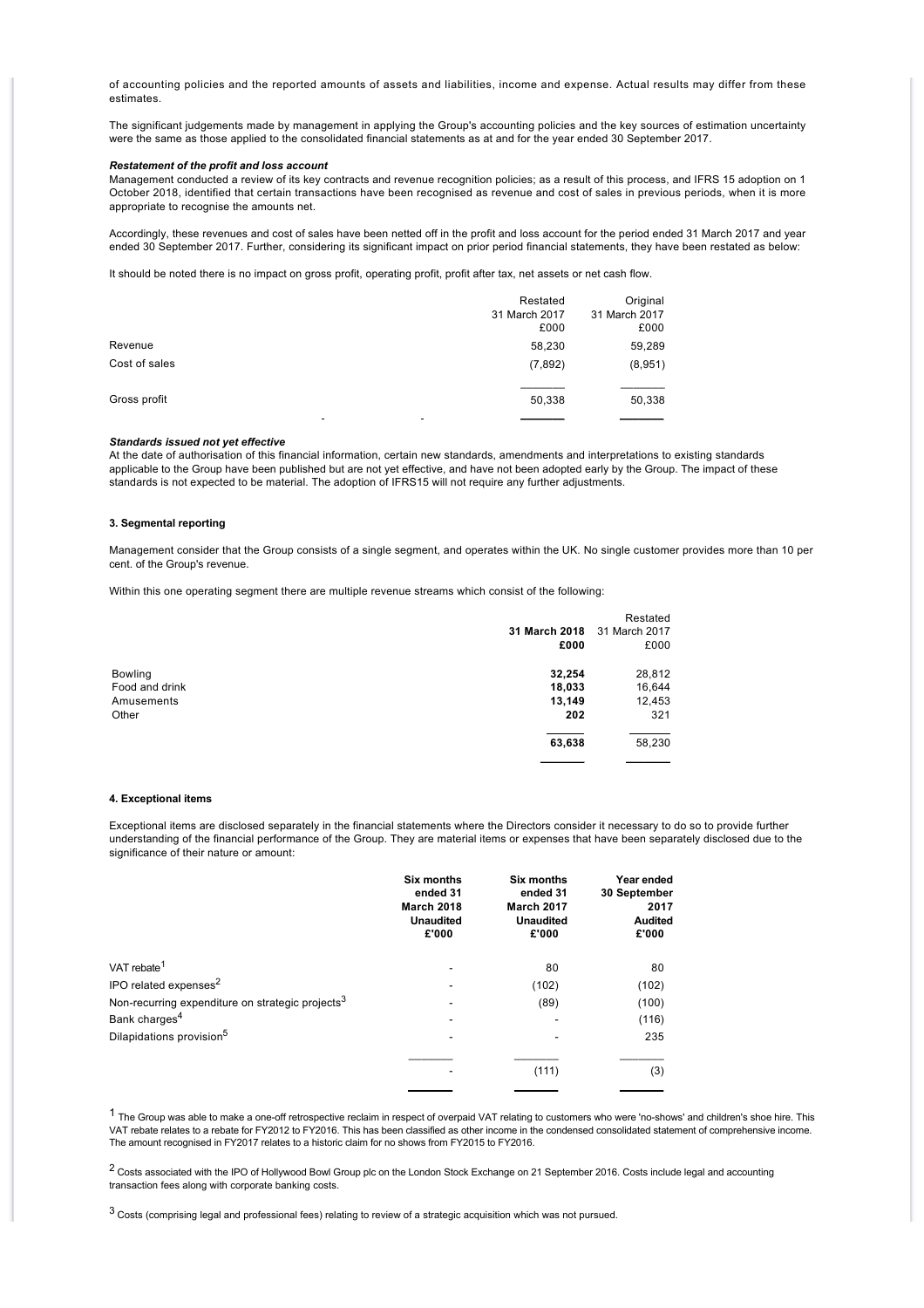4 Card payment processing fees relating to prior periods that were not previously invoiced.

5 The release of a dilapidations provision for a site that will be exited in FY2018 with no associated costs expected.

# **5. Earnings per share**

Basic earnings per share is calculated by dividing the profit to equity holders of Hollywood Bowl Group plc by the weighted average number of shares outstanding during the year, excluding invested shares held pursuant to a Long Term Incentive Plan (note 13).

Diluted earnings per share is calculated by adjusting the weighted average number of ordinary shares outstanding to assume conversion of all dilutive potential ordinary shares. During the period ended 31 March 2018, the Group had potentially dilutive shares in the form of unvested shares pursuant to a Long Term Incentive Plan (note 13).

|                                                                             | <b>Six months</b><br>ended 31<br><b>March 2018</b><br>Unaudited | Six months<br>ended 31<br><b>March 2017</b><br><b>Unaudited</b> | Year ended<br>30 September<br>2017<br><b>Audited</b> |
|-----------------------------------------------------------------------------|-----------------------------------------------------------------|-----------------------------------------------------------------|------------------------------------------------------|
| <b>Basic and diluted</b>                                                    |                                                                 |                                                                 |                                                      |
| Profit for the year after tax $(E'000)$                                     | 11.770                                                          | 9,967                                                           | 18,262                                               |
| Basic weighted average number of shares in<br>issue for the period (number) | 150,000,000                                                     | 150,000,000                                                     | 150,000,000                                          |
| Adjusted for share awards                                                   | 252.883                                                         | 16.654                                                          | 104.367                                              |
| Diluted weighted average number of shares                                   | 150,252,883                                                     | 150,016,654                                                     | 150,104,367                                          |
| Basic earnings per share (pence)                                            | 7.85                                                            | 6.64                                                            | 12.17                                                |
| Diluted earnings per share (pence)                                          | 7.83                                                            | 6.64                                                            | 12.17                                                |
|                                                                             |                                                                 |                                                                 |                                                      |

# **Adjusted underlying earnings per share**

Adjusted earnings per share are calculated by dividing adjusted underlying earnings after tax by the weighted average number of shares issued during the year.

|                                                                                                          | <b>Six months</b><br>ended 31<br><b>March 2018</b><br><b>Unaudited</b> | <b>Six months</b><br>ended 31<br><b>March 2017</b><br><b>Unaudited</b> | Year ended<br>30 September<br>2017<br><b>Audited</b> |
|----------------------------------------------------------------------------------------------------------|------------------------------------------------------------------------|------------------------------------------------------------------------|------------------------------------------------------|
| Adjusted underlying earnings after tax (before<br>exceptional costs and shareholder interest)<br>(E'000) | 11.770                                                                 | 10.090                                                                 | 18.256                                               |
| Basic adjusted earnings per share (pence)                                                                | 7.85                                                                   | 6.73                                                                   | 12.17                                                |
| Diluted adjusted earnings per share (pence)                                                              | 7.83                                                                   | 6.73                                                                   | 12.16                                                |
|                                                                                                          |                                                                        |                                                                        |                                                      |

Adjusted underlying earnings after tax is calculated as follows:

| ended 31<br><b>March 2018</b><br><b>Unaudited</b><br>£'000 | ended 31<br><b>March 2017</b><br><b>Unaudited</b><br>£'000 | Year ended<br>30 September<br>2017<br><b>Audited</b><br>£'000 |
|------------------------------------------------------------|------------------------------------------------------------|---------------------------------------------------------------|
| 14,562                                                     | 12,408                                                     | 21,110                                                        |
|                                                            | 111                                                        | 3                                                             |
| 14,562                                                     | 12,519                                                     | 21,113                                                        |
| (2,792)                                                    | (2, 429)                                                   | (2, 857)                                                      |
| 11.770                                                     | 10.090                                                     | 18,256                                                        |
|                                                            | Six months                                                 | <b>Six months</b>                                             |

# **6. Taxation**

|                                              | <b>Six months</b><br>ended 31<br><b>March 2018</b><br><b>Unaudited</b><br>£'000 | <b>Six months</b><br>ended 31<br><b>March 2017</b><br><b>Unaudited</b> | Year ended<br>30 September<br>2017<br><b>Audited</b><br>£'000 |
|----------------------------------------------|---------------------------------------------------------------------------------|------------------------------------------------------------------------|---------------------------------------------------------------|
| The tax expense is as follows:               |                                                                                 | £'000                                                                  |                                                               |
| - UK Corporation tax                         | 2.978                                                                           | 2.714                                                                  | 4,667                                                         |
| - Adjustments in respect of previous periods | ۰                                                                               | (332)                                                                  | (335)                                                         |
|                                              |                                                                                 |                                                                        |                                                               |
| Total current tax                            | 2.978                                                                           | 2.382                                                                  | 4.332                                                         |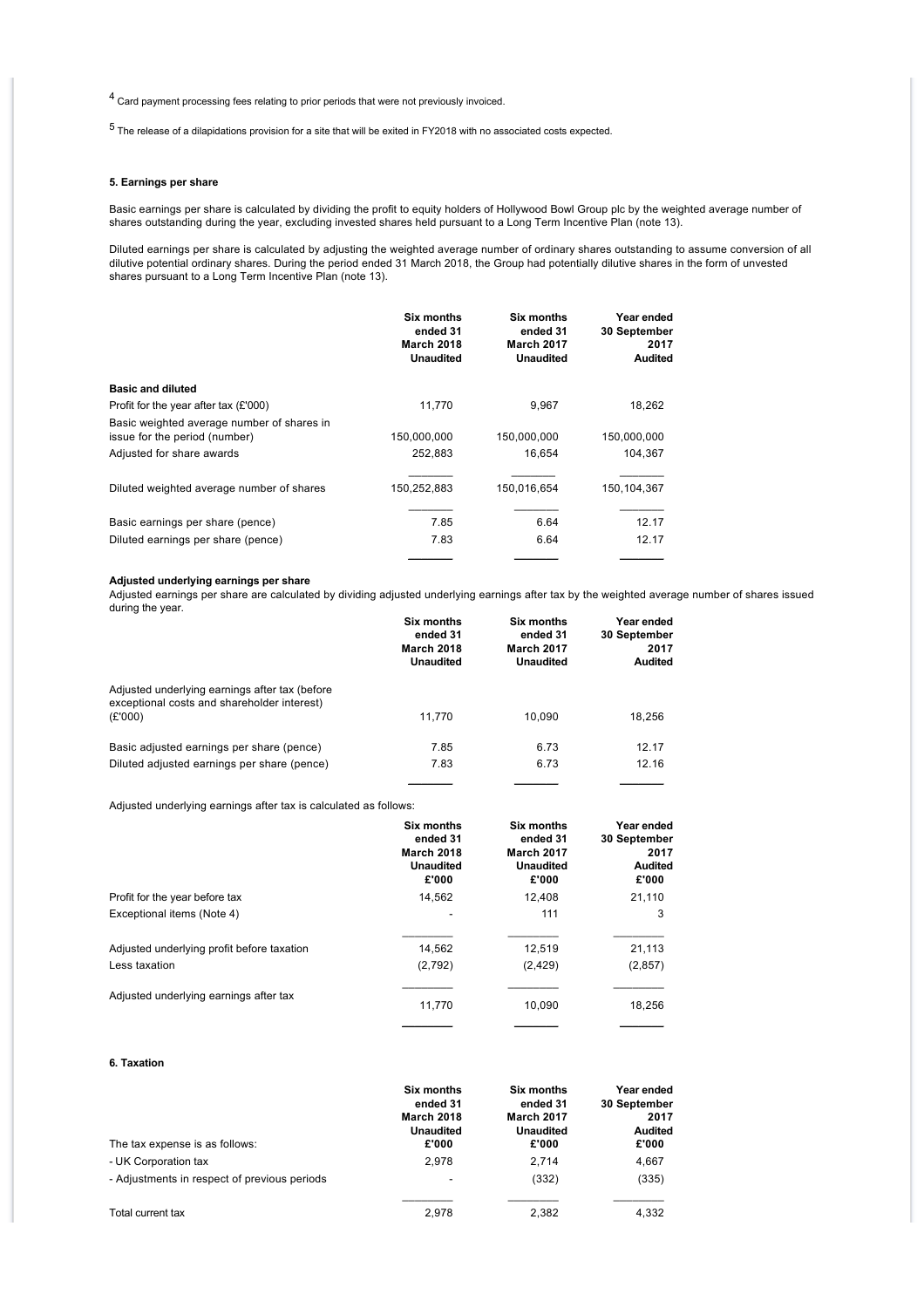| Deferred tax:                                     |       |       |         |
|---------------------------------------------------|-------|-------|---------|
| Origination and reversal of temporary differences | (187) | 59    | (820)   |
| Adjustments in respect of prior years             |       |       | (686)   |
| Effects of changes in tax rates                   | ۰     | -     | 22      |
|                                                   |       |       |         |
|                                                   | (186) | 59    | (1,484) |
|                                                   |       |       |         |
| Total tax expense                                 | 2,792 | 2.441 | 2,848   |
|                                                   |       |       |         |

# **Factors affecting current tax charge:**

The income tax expense was recognised based on management's best estimate of the weighted average annual income tax rate expected for the full financial year of 20%, applied to the profit before tax for the half year ended 31 March 2018. The effective tax rate has increased from 13% for the year ended 30 September 2017 to 20% for the six months ended 31 March 2018. This is due to the adjustment in respect of prior periods for current and deferred tax in the year end 30 September 2017.

The net deferred tax liability recognised at 31 March 2018 was £560,000 (31 March 2017: £2,289,000; 30 September 2017: £746,000). This comprised deferred tax assets relating to temporary differences and depreciation in excess of capital allowances of £1,071,000 (31 March 2017: £9,000; 30 September 2017: £956,000) and deferred tax liabilities in relation to accelerated capital allowances, ineligible items on acquisition, capital gains and acquired intangible assets totalling £1,631,000 (31 March 2017: £2,298,000; 30 September 2017: £1,702,000).

|                                | Long<br>leasehold<br>property<br>£'000 | Short<br>leasehold<br>property<br>£'000 | Plant,<br>machinery and<br>fixtures and<br>fittings<br>£'000 | <b>Total</b><br>£'000 |
|--------------------------------|----------------------------------------|-----------------------------------------|--------------------------------------------------------------|-----------------------|
| Cost:                          |                                        |                                         |                                                              |                       |
| At 1 October 2016              | 1,224                                  | 10,349                                  | 39,767                                                       | 51,340                |
| Additions                      | 27                                     | 5,921                                   | 7,603                                                        | 13,551                |
| Disposals                      |                                        | (950)                                   | (4, 425)                                                     | (5, 375)              |
| At 30 September 2017 (audited) | 1,251                                  | 15,320                                  | 42,945                                                       | 59,516                |
| Additions                      |                                        | 1,749                                   | 6,138                                                        | 7,887                 |
| Disposals                      |                                        | (9)                                     | (2,648)                                                      | (2,657)               |
| At 31 March 2018 (unaudited)   | 1,251                                  | 17,060                                  | 46,435                                                       | 64,746                |
| Accumulated depreciation:      |                                        |                                         |                                                              |                       |
| At 1 October 2016              | 110                                    | 3,311                                   | 10,655                                                       | 14,076                |
| Depreciation charge            | 49                                     | 1,969                                   | 7,972                                                        | 9,990                 |
| Disposals                      |                                        | (697)                                   | (3, 562)                                                     | (4, 259)              |
| At 30 September 2017 (audited) | 159                                    | 4,583                                   | 15,065                                                       | 19,807                |
| Depreciation charge            | 24                                     | 955                                     | 4,325                                                        | 5,304                 |
| Disposals                      |                                        | (6)                                     | (2, 262)                                                     | (2, 268)              |
| At 31 March 2018 (unaudited)   | 183                                    | 5,532                                   | 17,128                                                       | 22,843                |
| Net book value                 |                                        |                                         |                                                              |                       |
| At 31 March 2018 (unaudited)   | 1,068                                  | 11,528                                  | 29,307                                                       | 41,903                |
| At 30 September 2017 (audited) | 1,092                                  | 10,737                                  | 27,880                                                       | 39,709                |

# **7. Property, plant and equipment**

Outstanding capital commitments totalled £400,000 (31 March 2017: £1,023,000; 30 September 2017: £963,000).

| 8. Intangible assets |                   |                       |                    |                          |                |
|----------------------|-------------------|-----------------------|--------------------|--------------------------|----------------|
|                      | Goodwill<br>£'000 | <b>Brand</b><br>£'000 | Trademark<br>£'000 | <b>Software</b><br>£'000 | Total<br>£'000 |
| Cost                 |                   |                       |                    |                          |                |
| At 1 October 2016    | 75.034            | 3.360                 | 802                | 1.040                    | 80.236         |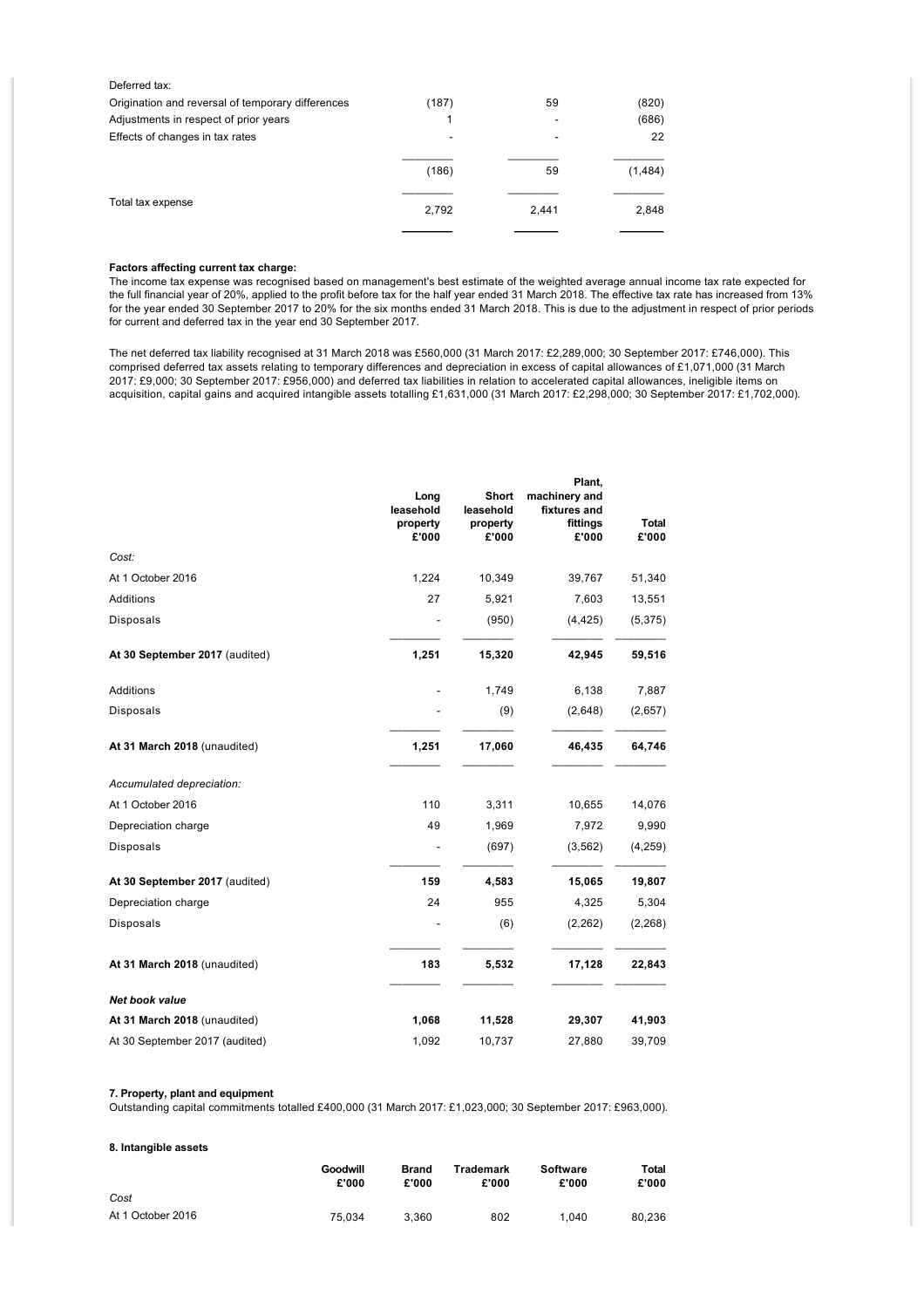| Additions                                                |        |       |     | 196   | 196    |
|----------------------------------------------------------|--------|-------|-----|-------|--------|
| Disposals                                                |        |       |     | (65)  | (65)   |
| At 30 September 2017 (audited)                           | 75,034 | 3,360 | 802 | 1,171 | 80,367 |
| Additions                                                |        |       |     | 161   | 161    |
| Disposals                                                |        |       |     | (2)   | (2)    |
| At 31 March 2018 (unaudited)                             | 75,034 | 3,360 | 802 | 1,330 | 80,526 |
| Accumulated amortisation and<br><i>impairment losses</i> |        |       |     |       |        |
| At 1 October 2016                                        |        | 348   | 116 | 544   | 1,008  |
| Amortisation charge                                      |        | 168   | 51  | 321   | 540    |
| Disposals                                                |        |       |     | (48)  | (48)   |
| At 30 September 2017 (audited)                           |        | 516   | 167 | 817   | 1,500  |
| Amortisation charge                                      |        | 84    | 25  | 149   | 258    |
| Disposals                                                |        |       |     | (2)   | (2)    |
| At 31 March 2018 (unaudited)                             |        | 600   | 192 | 964   | 1,756  |
| Net book value                                           |        |       |     |       |        |
| At 31 March 2018 (unaudited)                             | 75,034 | 2,760 | 610 | 366   | 78,770 |
| At 30 September 2017 (audited)                           | 75,034 | 2,844 | 635 | 354   | 78,867 |

# **9. Dividends**

The following dividends were declared and paid by the Group

|                                                 | <b>Six months</b><br>ended 31<br><b>March 2018</b><br><b>Unaudited</b> | Six months<br>ended 31<br><b>March 2017</b><br><b>Unaudited</b> | Year ended<br>30 September<br>2017<br>Audited |
|-------------------------------------------------|------------------------------------------------------------------------|-----------------------------------------------------------------|-----------------------------------------------|
|                                                 | £'000                                                                  | £'000                                                           | £'000                                         |
| Final dividend year ended 30 September 2016 -   |                                                                        |                                                                 |                                               |
| 0.19p per ordinary share                        |                                                                        | 285                                                             | 285                                           |
| Interim dividend year ended 30 September 2017 - |                                                                        |                                                                 |                                               |
| 1.8p per ordinary share                         |                                                                        |                                                                 | 2,700                                         |
| Final dividend year ended 30 September 2017 -   |                                                                        |                                                                 |                                               |
| 3.95p per ordinary share                        | 5,925                                                                  |                                                                 |                                               |
| Special dividend year ended 30 September 2017 - |                                                                        |                                                                 |                                               |
| 3.33p per ordinary share                        | 4,995                                                                  |                                                                 |                                               |
|                                                 | 10,920                                                                 | 285                                                             | 2,985                                         |
|                                                 |                                                                        |                                                                 |                                               |
|                                                 |                                                                        |                                                                 |                                               |

| 10. Loans and borrowings         |                           |                           |                         |
|----------------------------------|---------------------------|---------------------------|-------------------------|
|                                  | 31 March<br>2018          | 31 March<br>2017          | 30 September<br>2017    |
|                                  | <b>Unaudited</b><br>£'000 | <b>Unaudited</b><br>£'000 | <b>Audited</b><br>£'000 |
| Current                          |                           |                           |                         |
| Bank loan                        | 1,380                     | 630                       | 1,380                   |
| Borrowings (less than 1 year)    | 1,380                     | 630                       | 1,380                   |
| Non-current                      |                           |                           |                         |
| Bank loan                        | 27,453                    | 28,833                    | 28,143                  |
|                                  |                           |                           |                         |
| Borrowings (greater than 1 year) | 27,453                    | 28,833                    | 28,143                  |
| <b>Total borrowings</b>          | 28,833                    | 29,463                    | 29,523                  |
|                                  |                           |                           |                         |

The bank loans are secured by a fixed and floating charge over all assets.

On 21 September 2016, the Group entered into a £30m facility with Lloyds Bank plc. This facility is due for repayment in instalments over a five year period up to the expiry date of 20 September 2021. The first repayment of £0.75m was made as at 31 December 2017, and subsequently will be repaid in 6-monthly instalments up to 31 December 2020. The remaining balance of £24.75m will be repayable at the expiry date of 20 September 2021. In addition, the Group has an undrawn £5m revolving credit facility and undrawn £5m capex facility. All loans carry interest at LIBOR plus a margin, which varies in accordance with the ratio of net debt divided by EBITDA and cash flow cover. The margin at 31 March 2018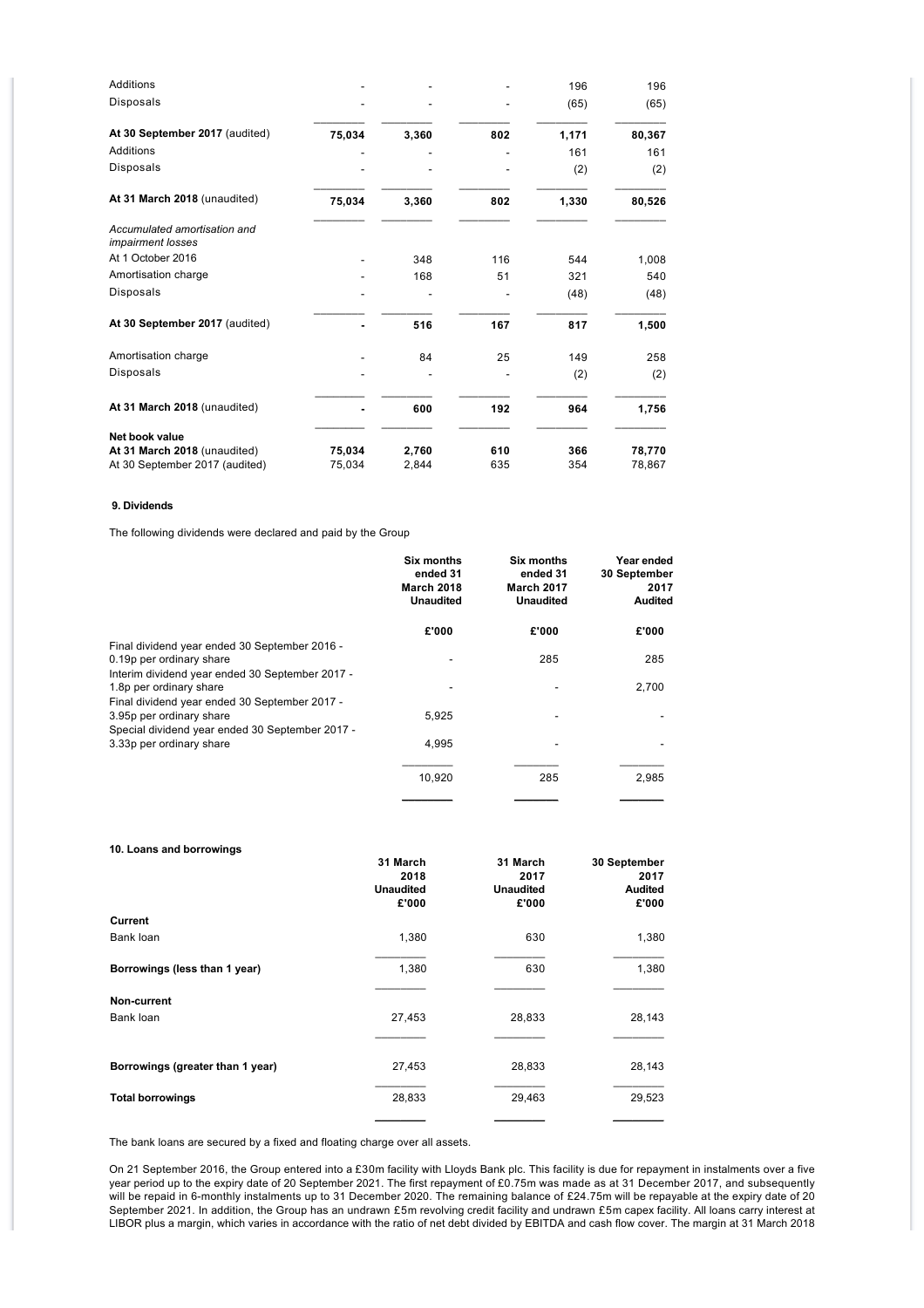#### is 1.75 per cent. (31 March 2017 and 30 September 2017: 2.25 per cent.).

| 11. Financial Instruments    |                          |                          |                        |
|------------------------------|--------------------------|--------------------------|------------------------|
|                              | 31 March                 | 31 March                 | 30 September           |
|                              | 2018<br><b>Unaudited</b> | 2017<br><b>Unaudited</b> | 2017<br><b>Audited</b> |
|                              |                          |                          |                        |
|                              | £'000                    | £'000                    | £'000                  |
| <b>Financial liabilities</b> |                          |                          |                        |
| Interest rate swap           | ۰                        | 24                       |                        |
|                              |                          |                          |                        |

The interest rate swap was classified as level 2 in the fair value hierarchy. The fair value of interest rate swap contracts are calculated by management based on external valuations received from the Group's bankers and are based on anticipated future interest rate yields.

The Group entered into the following interest rate contract with the following terms:

| <b>Trade date</b> | "vpe | <b>Fixed rate</b> | <b>Notional amount</b> | <b>Start date</b> | End date   |
|-------------------|------|-------------------|------------------------|-------------------|------------|
| 03/12/2014        | 3wap | $.082\%$          | 8.000.000              | 03/12/2014        | 30/09/2017 |

#### **Fair value hierarchy**

IFRS 7 requires fair value measurements to be recognised using a fair value hierarchy that reflects the significance of the inputs used in the value measurements.

Level 1: inputs are quoted prices in active markets.

Level 2: a valuation that uses observable inputs for the asset or liability other than quoted prices in active markets.

Level 3: a valuation using unobservable inputs i.e. a valuation technique.

There were no transfers between levels throughout the periods under review.

#### **12. Long term employee incentive costs**

The Group had the following share based payment arrangements in operation during the period: a) The Hollywood Bowl Group plc Long Term Incentive Plan 2017 b) The Hollywood Bowl Group plc Long Term Incentive Plan 2018 c) The Hollywood Bowl Group plc Save-As-You-Earn Scheme 2018

The Group recognised a total charge of £143,000 in the 6 months ended 31 March 2018 (31 March 2017: £18,000, 30 September 2017: £123,000) in respect of the Group's share based payment arrangements and related employer's national insurance of £20,000 (31 March 2017: £2,000, 30 September 2017: £17,000).

### *Long Term Incentive Plan*

HWB Group plc operates a Long Term Incentive Plan (LTIP) for certain key management. In accordance with IFRS 2 Share Based Payments, the value of the awards is measured at fair value at the date of the grant. The fair value is written off on a straight-line basis over the vesting period, based on management's estimate of the number of shares that will eventually vest. In accordance with the LTIP scheme outlined in the Group's Remuneration Policy (Annual Report FY17), the vesting of these awards is conditional upon the achievement of an EPS target set at the time of grant and measured at the end of a 3 year period ending 30 September 2019 and 30 September 2020.

During the six months ended 31 March 2017, 428,113 share awards were granted under the LTIP. For this grant, the Group recognised a charge of £107,059 (31 March 2017: £18,090, 30 September 2017 £122,503) and related employer national insurance of £14,774 (31 March 2017: £2,496, 30 September 2017: £16,905).

During the six months ended 31 March 2018, 349,087 share awards were granted under the LTIP. For this grant, the Group recognised a charge of £30,125 (31 March 2017 and 30 September 2017: £nil) and related employer national insurance of £4,157 (31 March 2017 and 30 September 2017: £nil).

#### *Save-As-You-Earn Plan*

On 1 February 2018 HWB Group plc launched a Save-As-You-Earn plan (SAYE), available to all employees of the Group, for a term of 3 years. In accordance with IFRS 2 Share Based Payments, the value of the awards are measured at fair value at the date of the grant. The fair value is expensed on a straight-line basis over the vesting period, based on management's estimate of the number of shares that will eventually vest. For the six months ended 31 March 2018, the Group has recognised £5,694 of share-based payment expense in the consolidated statement of comprehensive income (31 March 2017 and 30 September 2017: £nil).

### **13. Principal Risks and Uncertainties**

There are a number of potential risks and uncertainties which could have a material impact on the Group's performance over the remaining six months of the financial year. The directors do not consider that the principal risks and uncertainties have changed since the publication of the Annual Report for the year ended 30 September 2017. These risks are summarised below, and how the Group seeks to mitigate these risks is set out on pages 36 to 38 of the Annual Report and Accounts 2017, which can be found at [www.hollywoodbowlgroup.com](http://www.hollywoodbowlgroup.com) In summary, these include:

- The economic condition in the UK
- · Dependency on the performance of IT systems
- Delivery of products from 3<sup>rd</sup> party suppliers which are key to the customer experience
- Retention of key team
- Data security and protection
- Adherence with regulatory requirements

### **14. Related Party Transactions**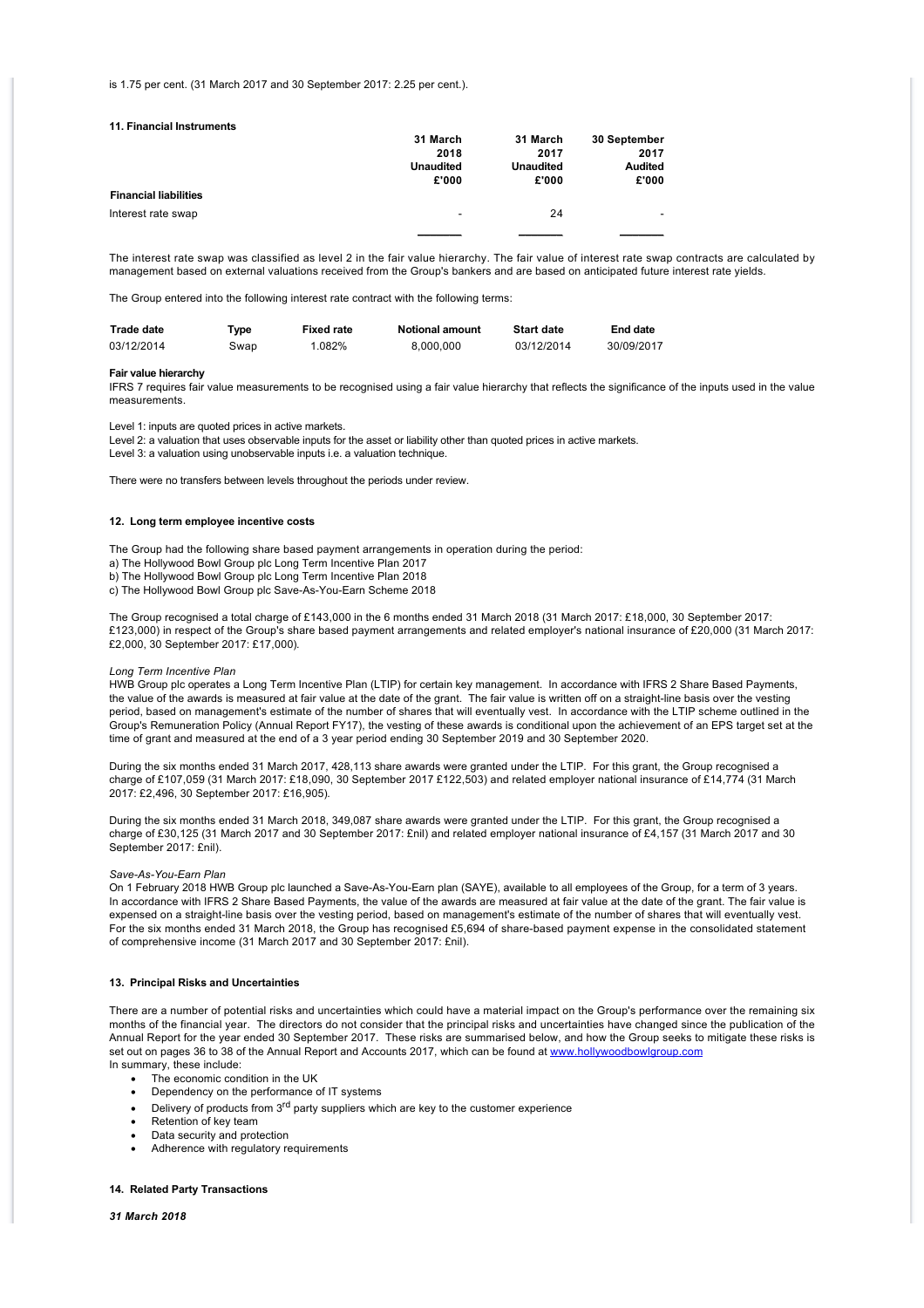There were no related party transactions during the period.

#### *31 March 2017*

During the period Epiris Managers LLP charged a management fee of £25,000 to the Group.

### **Responsibility Statement**

We confirm that to the best of our knowledge:

The condensed set of financial statements has been prepared in accordance with IAS 34 'Interim

- Financial Reporting' as adopted by the EU.
- The interim management report includes a fair review of the information required by :

(a) DTR 4.2.7R of the Disclosure Guidance and Transparency Rules, being an indication of important events that have occurred during the first six months of the financial year and their impact on the condensed set of financial statements; and a description of the principal risks and uncertainties for the remaining six months of the year; and (b) DTR 4.2.8R of the Disclosure Guidance and Transparency Rules, being related party transactions that have taken place in the first six months of the current financial year and that have materially affected the financial position or performance of the entity during that period; and any changes in the related party transactions described in the last annual report that could do so.

This responsibility statement was approved by the Board on 23 May 2018 and is signed on its behalf by:

CEO CEO CHE ANNO 1999, CHE ANNO 1999, CHE ANNO 1999, CHE ANNO 1999, CHE ANNO 1999, CHE ANNO 1999, CHE ANNO 199 23 May 2018 23 May 2018

**Stephen Burns Laurence Keen**<br>CEO CEO

# **INDEPENDENT REVIEW REPORT TO THE SHAREHOLDERS OF HOLLYWOOD BOWL GROUP PLC**

# **Conclusion**

We have been engaged by the company to review the condensed set of financial statements in the half-yearly financial report for the six months ended 31 March 2018 which comprises the condensed consolidated statement of comprehensive income, the condensed consolidated statement of financial position, the consolidated statement of changes in equity, the condensed consolidated statement of cash flows and the related explanatory notes.

Based on our review, nothing has come to our attention that causes us to believe that the condensed set of financial statements in the halfyearly financial report for the six months ended 31 March 2018 is not prepared, in all material respects, in accordance with IAS 34 Interim Financial Reporting as adopted by the EU and the Disclosure Guidance and Transparency Rules ("the DTR") of the UK's Financial Conduct Authority ("the UK FCA").

#### **Scope of review**

We conducted our review in accordance with International Standard on Review Engagements (UK and Ireland) 2410 Review of Interim Financial Information Performed by the Independent Auditor of the Entity issued by the Auditing Practices Board for use in the UK. A review of interim financial information consists of making enquiries, primarily of persons responsible for financial and accounting matters, and applying analytical and other review procedures. We read the other information contained in the half-yearly financial report and consider whether it contains any apparent misstatements or material inconsistencies with the information in the condensed set of financial statements.

A review is substantially less in scope than an audit conducted in accordance with International Standards on Auditing (UK) and consequently does not enable us to obtain assurance that we would become aware of all significant matters that might be identified in an audit. Accordingly, we do not express an audit opinion.

#### **Directors' responsibilities**

The half-yearly financial report is the responsibility of, and has been approved by, the directors. The directors are responsible for preparing the half-yearly financial report in accordance with the DTR of the UK FCA.

As disclosed in note 1, annual financial statements of the group are prepared in accordance with International Financial Reporting Standards as adopted by the EU. The directors are responsible for preparing the condensed set of financial statements included in the half-yearly financial report in accordance with IAS 34 as adopted by the EU*.* 

#### **Our responsibility**

Our responsibility is to express to the company a conclusion on the condensed set of financial statements in the half-yearly financial report based on our review.

#### **The purpose of our review work and to whom we owe our responsibilities**

This report is made solely to the company in accordance with the terms of our engagement to assist the company in meeting the requirements